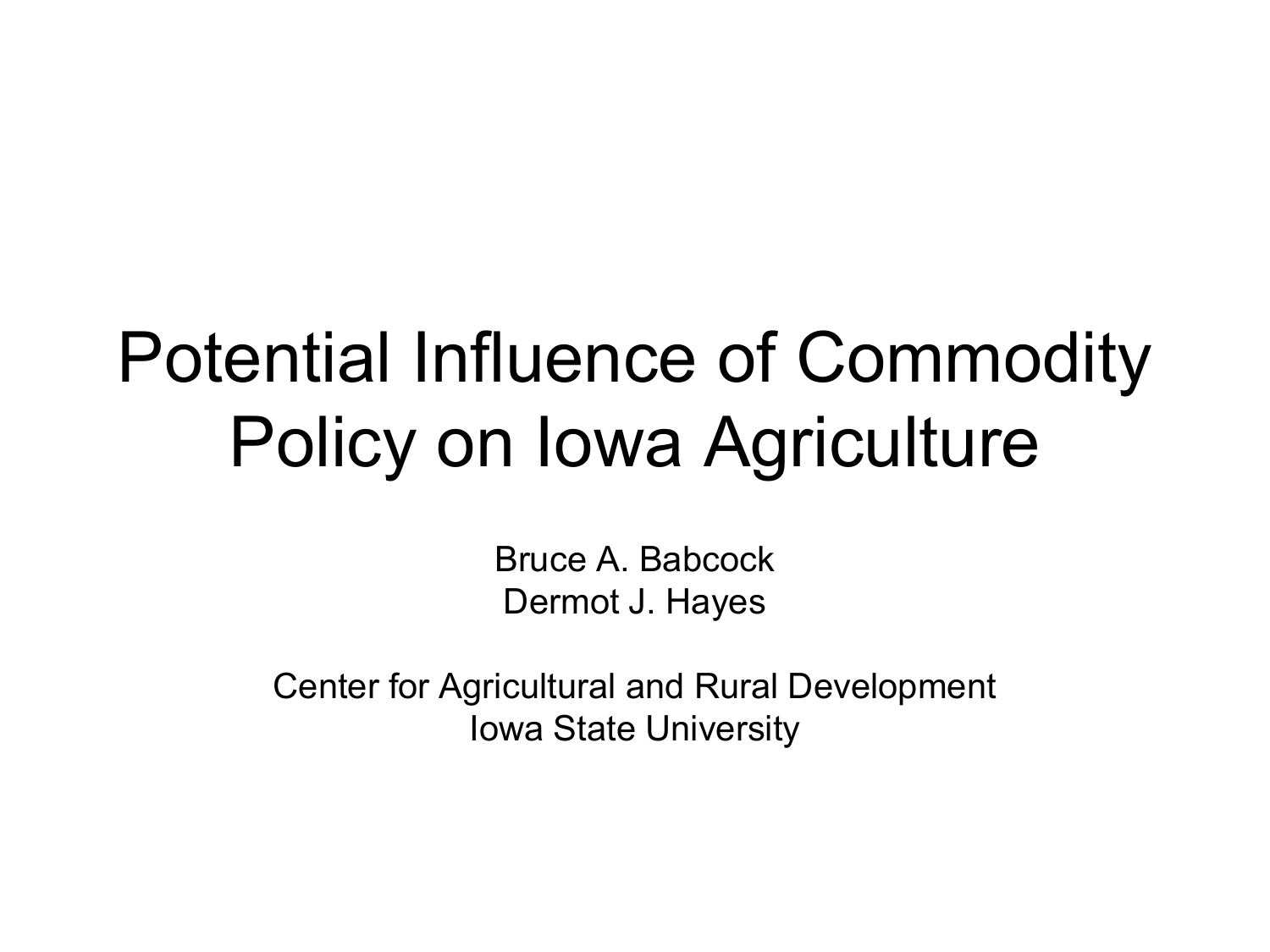# **Background**

- Can a change in commodity policy really change
	- types and quantities of crops and livestock grown in Iowa?
	- financial conditions on Iowa farms?
	- number of Iowa farms?
- If so, then what policies will lead to what we want Iowa to look like in the future?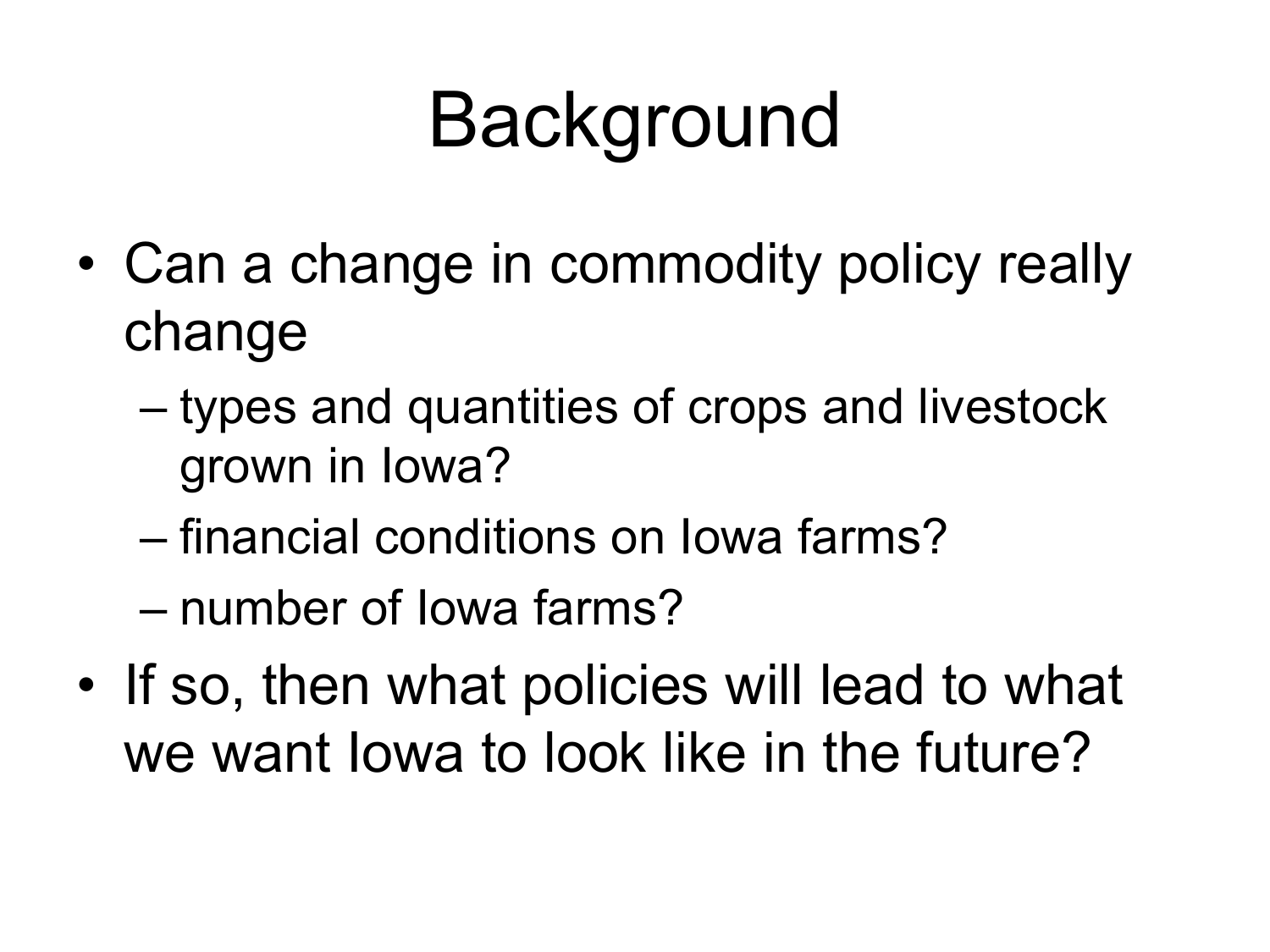# Three "extreme" policies

- Liberalization
	- Unilaterally remove all U.S. commodity subsidies, import tariffs and quotas, export subsidies: keep crop insurance
	- Multilateral: Same as above but all other countries do the same.
- New Europe: Decoupled payments and increase protection for farmers to move "upscale" by increasing and protecting brands.
- Old Europe: Raise domestic crop and livestock prices. Adopt policies to remove resulting surpluses from the market.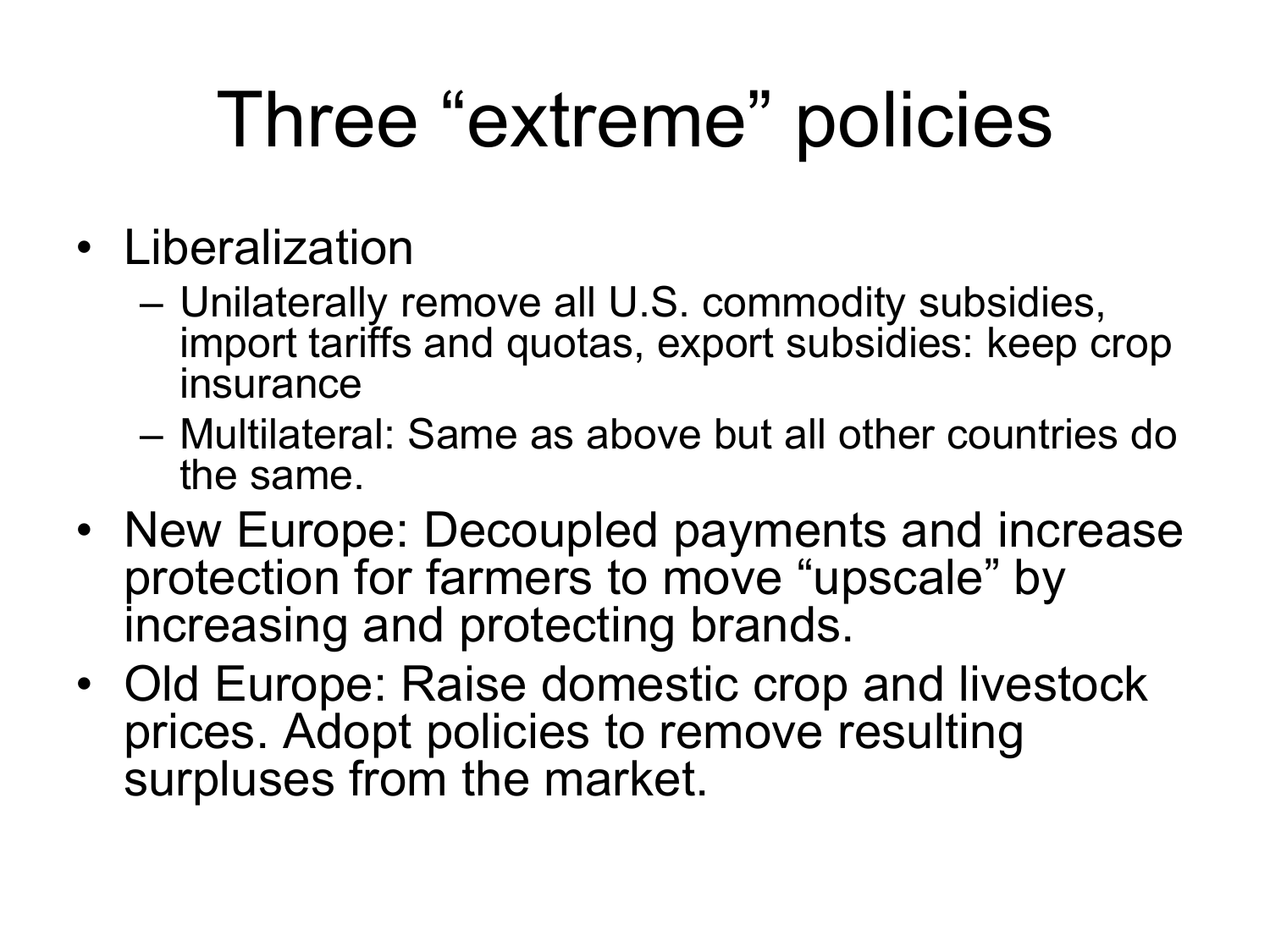# Multilateral Liberalization

- Elimination of
	- Domestic subsidies in all countries
	- Import restrictions on sugar, beef, and dairy
	- Barriers faced by U.S. meat and grain exports
- Maintenance of
	- Subsidized U.S. crop insurance
	- CRP
	- Energy policy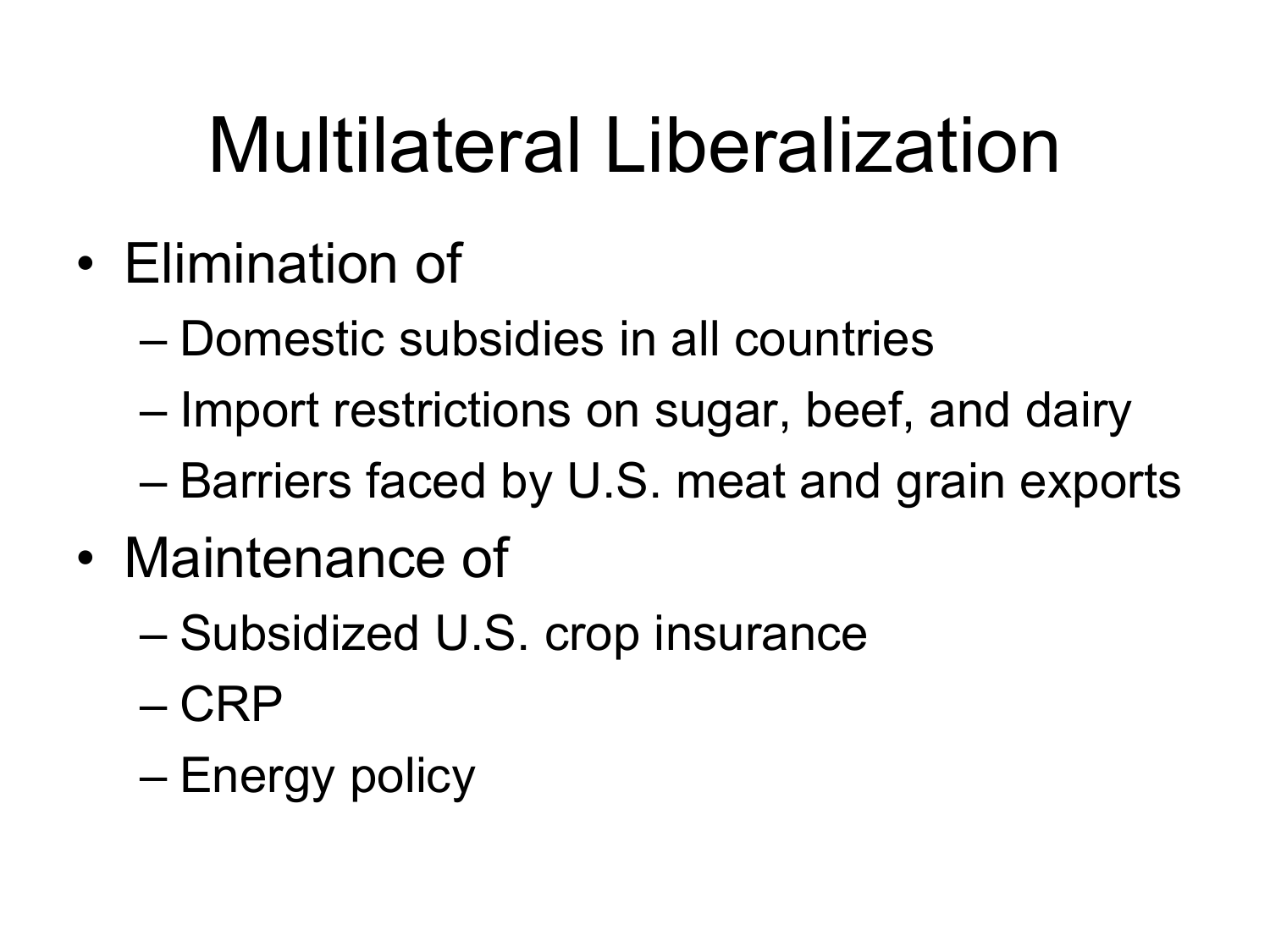#### **Impacts of Multilateral Liberalization**

- Export demand for U.S. beef and pork exports increase dramatically
- Iowa increases production of pork and beef
- Moderately more corn acres fewer soybean acres
- Drop in cash rents and Iowa land prices
- Moderate increase in grain prices and eventual improvement in grain basis
- Continued consolidation in farm size, but very small change from baseline
- Continued insurance-based safety net for U.S. producers
- More cattle in Iowa to take advantage of DDGs
- Extreme volatility in livestock markets due to increased export dependence, that is compensated by a move to livestock insurance programs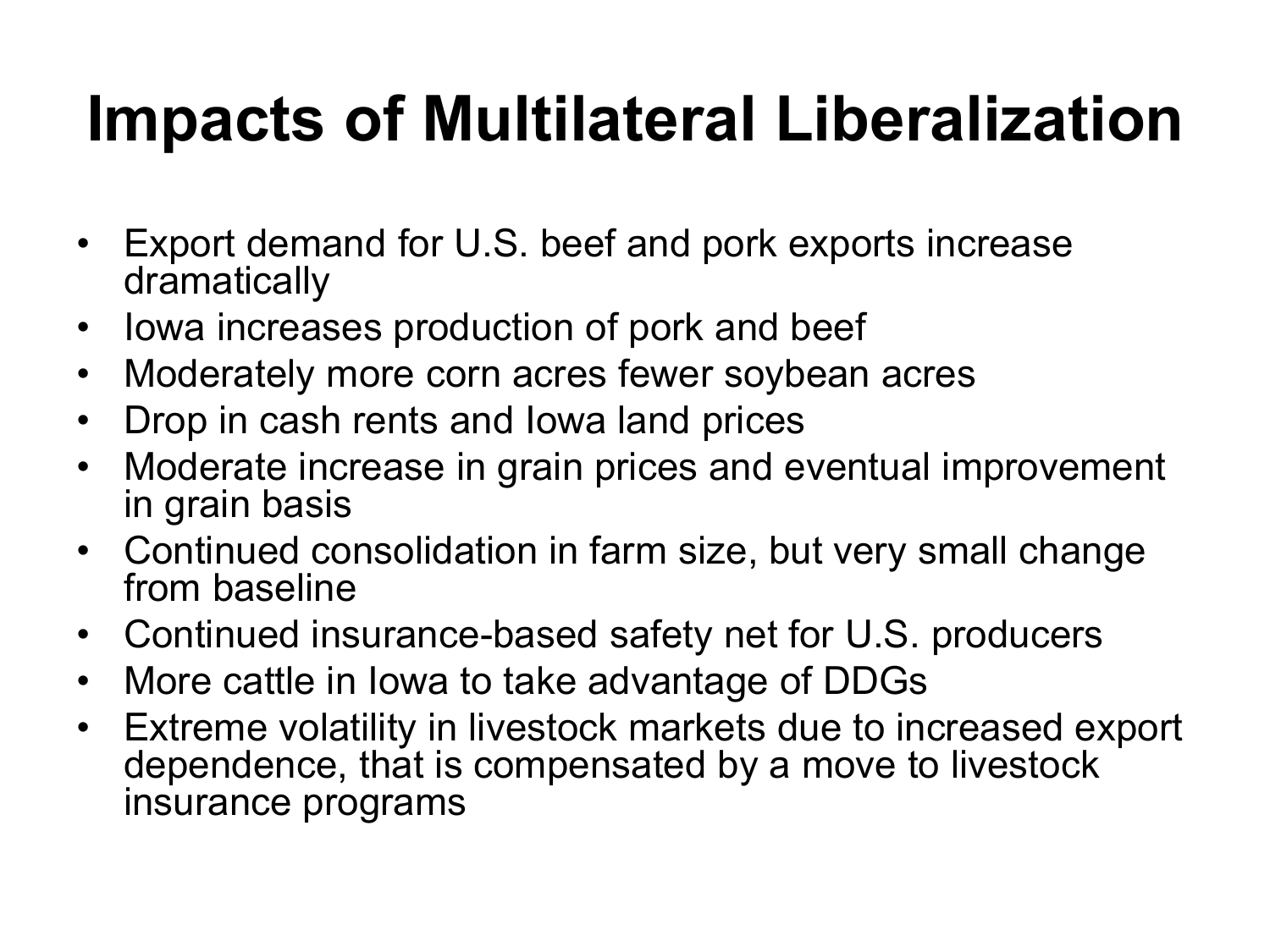## Meat Exports

- U.S. pork and beef exports have responded to previous trade liberalizations
- The baseline assumes no additional liberalization, therefore the rate of growth in exports is slower than under the recent historical period.
- It makes more economic sense to ship boneless beef and pork than it does to ship animal feed
- It only makes economic sense to ship feed when a distortion exists
- For example, within the EU and the US internal markets, bulk grains are seldom shipped because it is more efficient to ship meat than grains.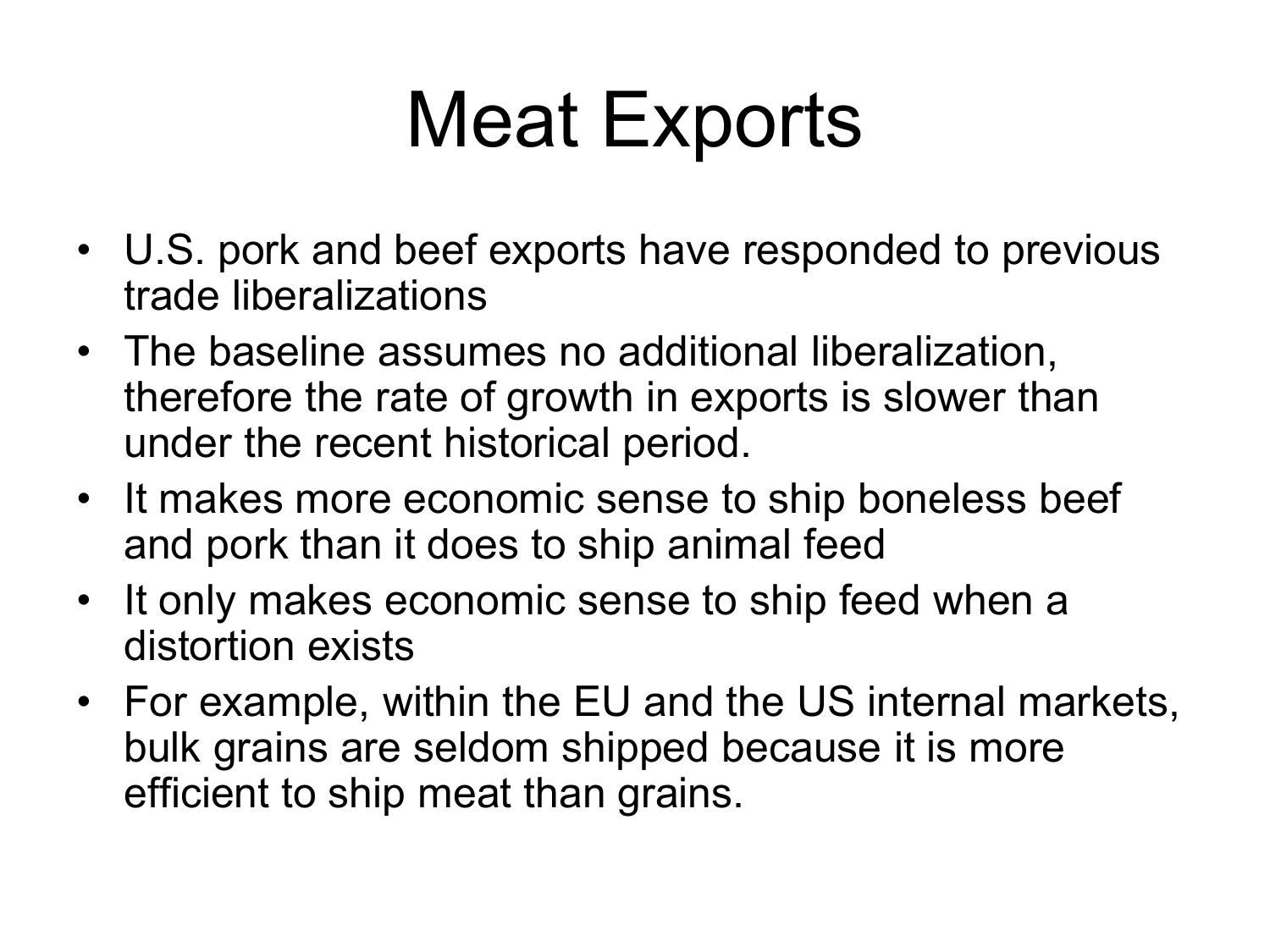# Meat Exports (cont.)

- After liberalization beef and pork exports respond quickly. Pork exports grow faster than beef exports because Asia consumes far more pork than beef
- At some point about 10-12 years from liberalization, the U.S. uses all its corn and soybean surplus internally when U.S yields are low.
- At this point the growth in meat exports begins to slow
- The removal of Canadian income guarantee programs cause the U.S. sow herd to grow and the Canadian herd to shrink
- In the absence of environmental and social constraints the upside maximum potential for meat exports is about 3.5 times current levels.
- This allows an average residual export level of one billion bushels of corn.
- In the scenario corn exports equal about two billion bushels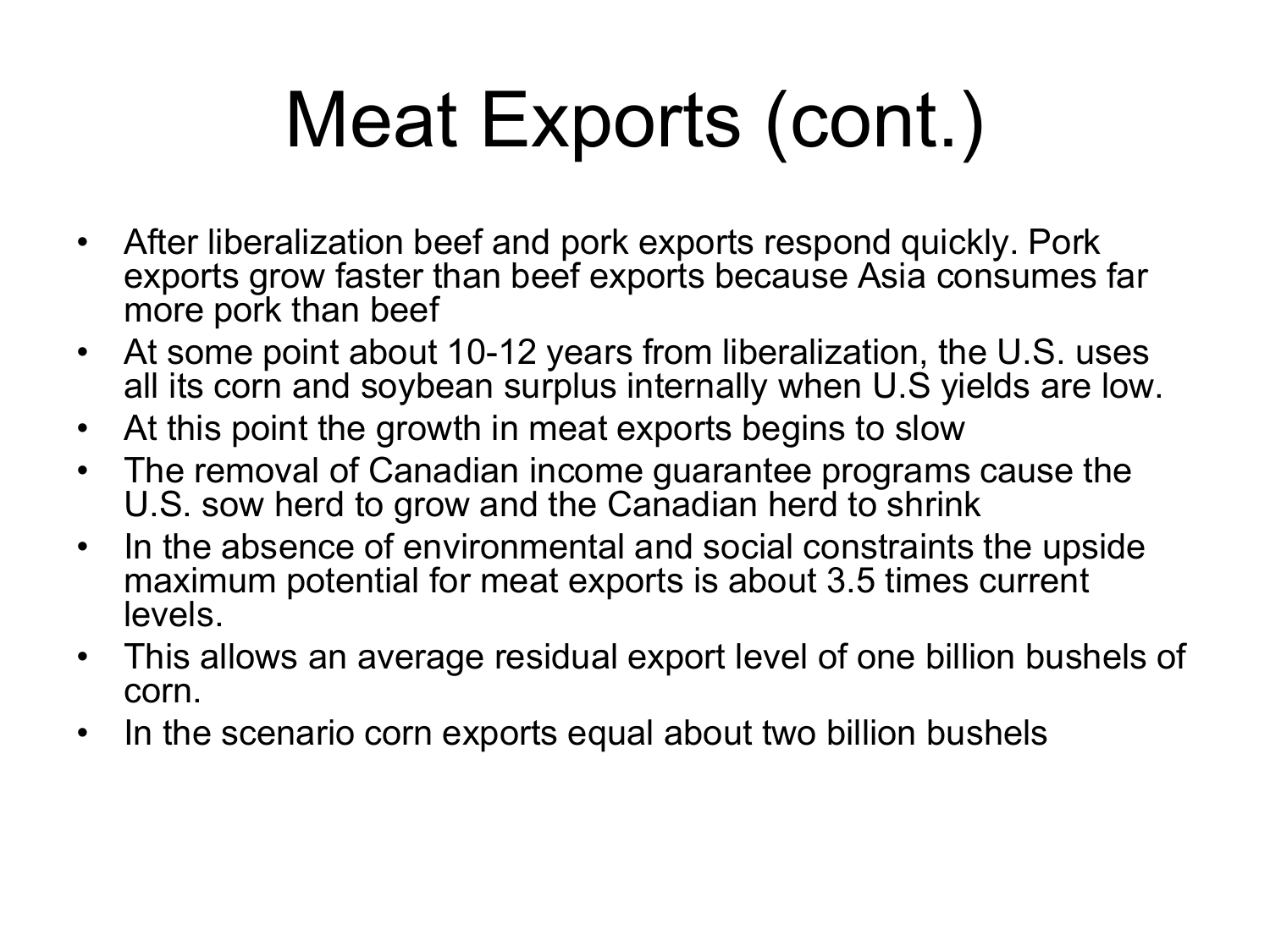

#### **U.S Beef Exports 1960:2004, and Predicted to 2024**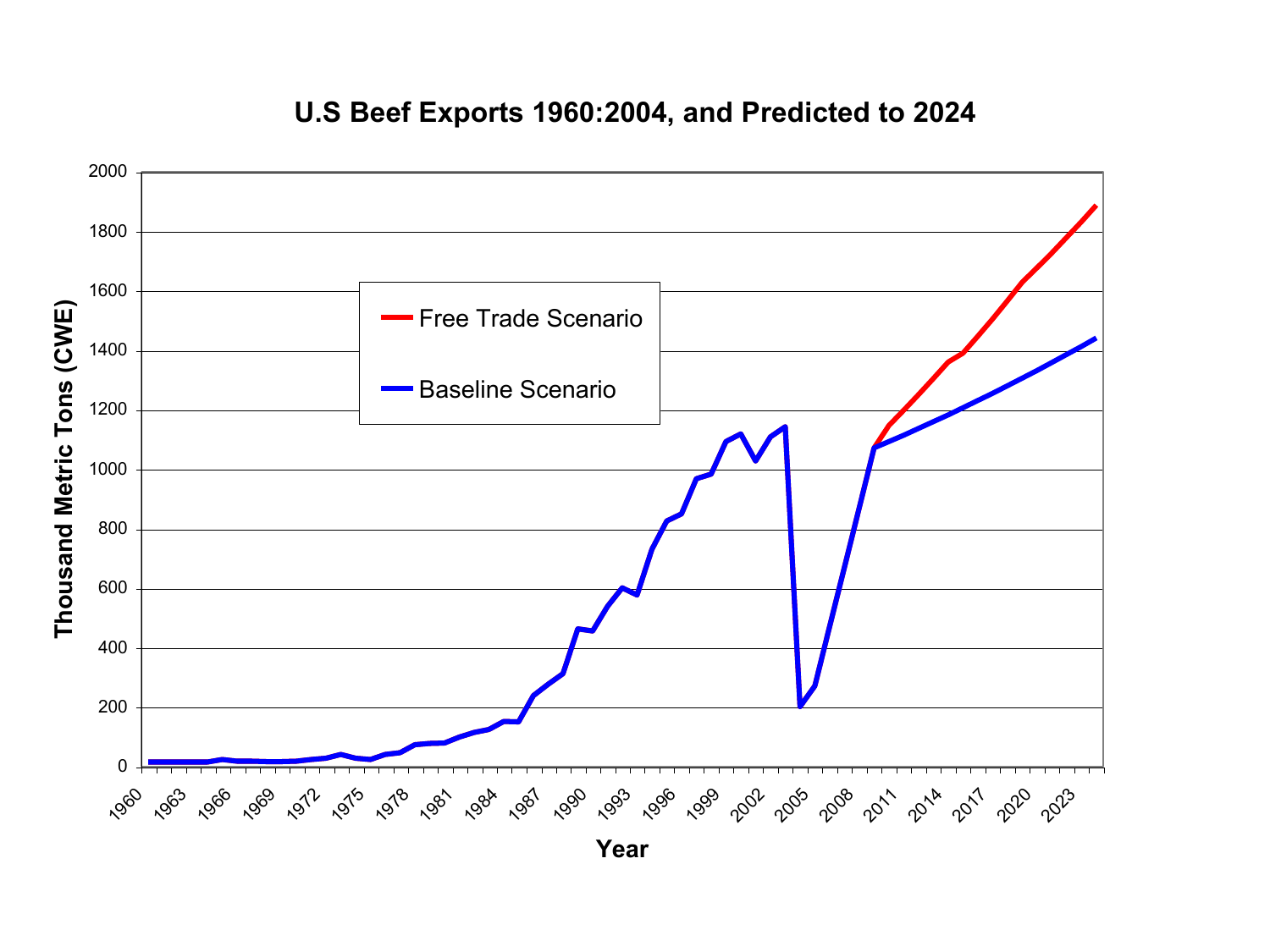

#### **U.S. Pork Exports 1960:2004 and Projected to 2024**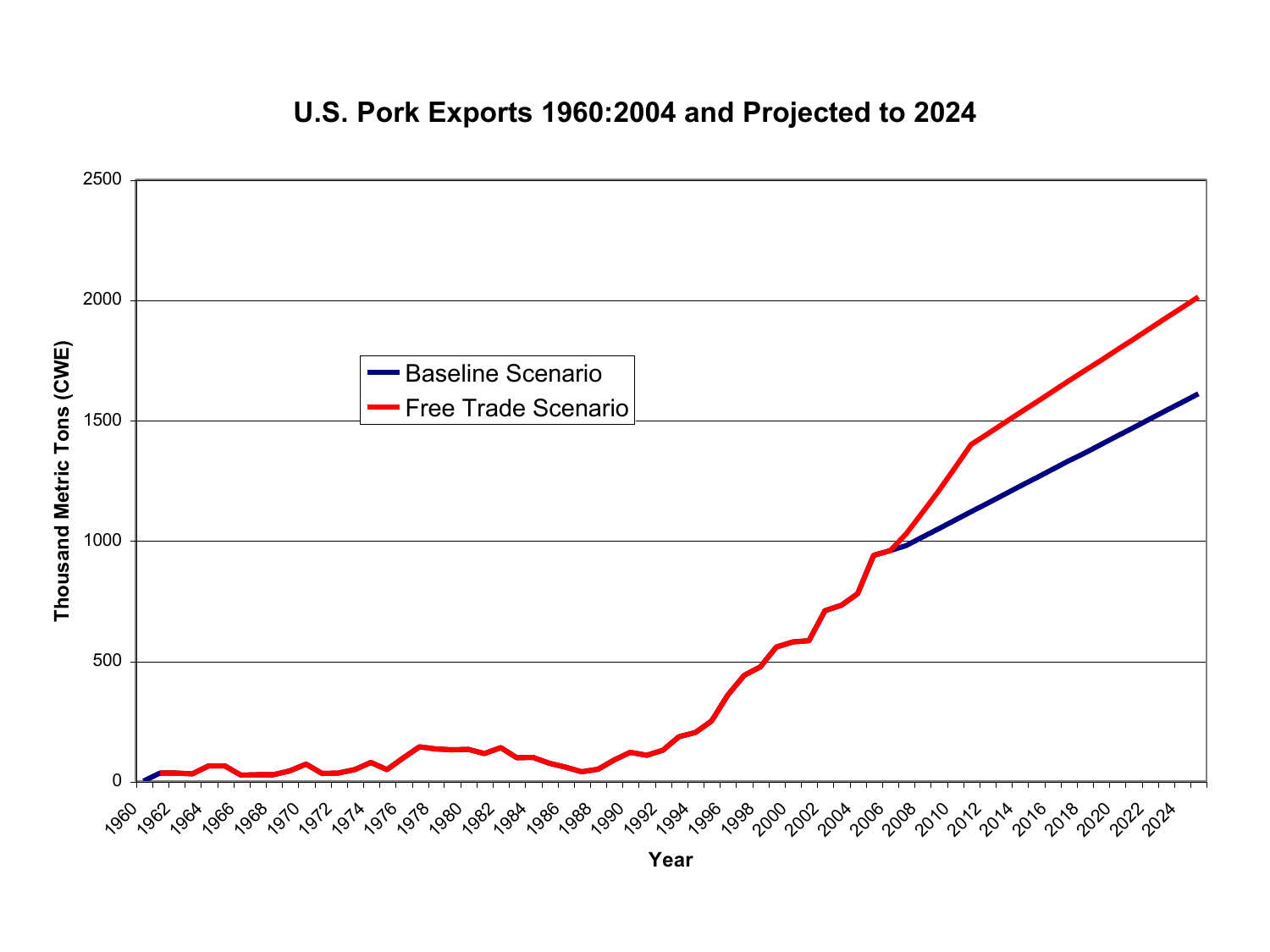#### Iowa Share of U.S. Meat Production

- Iowa is the principal source of grain exported from the U.S, and as this grain begins to be fed domestically Iowa gets a disproportionate share of the additional production
- The availability of abundant DDG's causes an additional increase in beef feeding
- Iowa has borne the brunt of the expansion in the Canadian sow herd and it experiences a rebound in sow numbers when this program is removed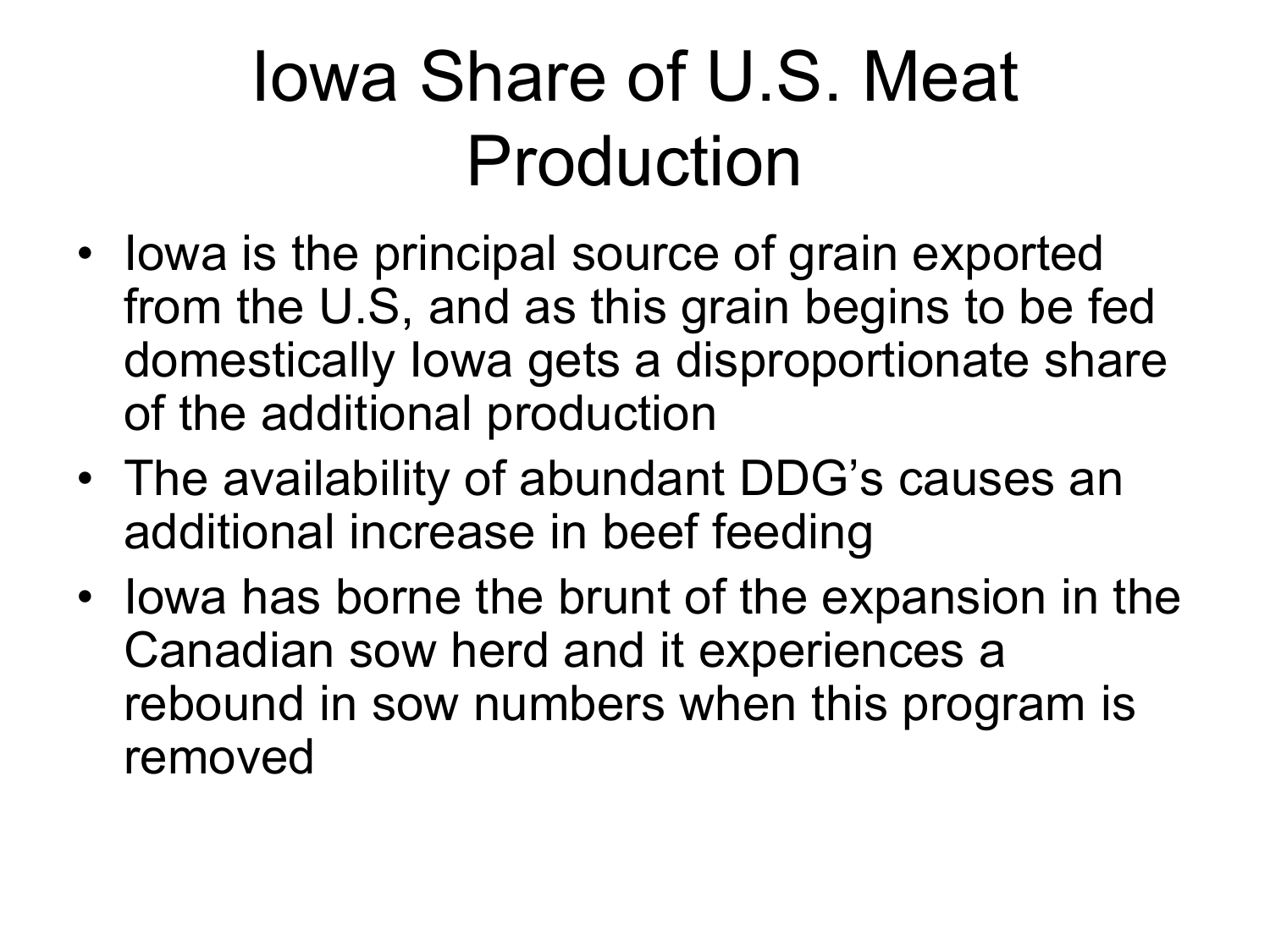

#### **January 1 Cattle on Feed Iowa, 1965:2004 and Projected to 2024**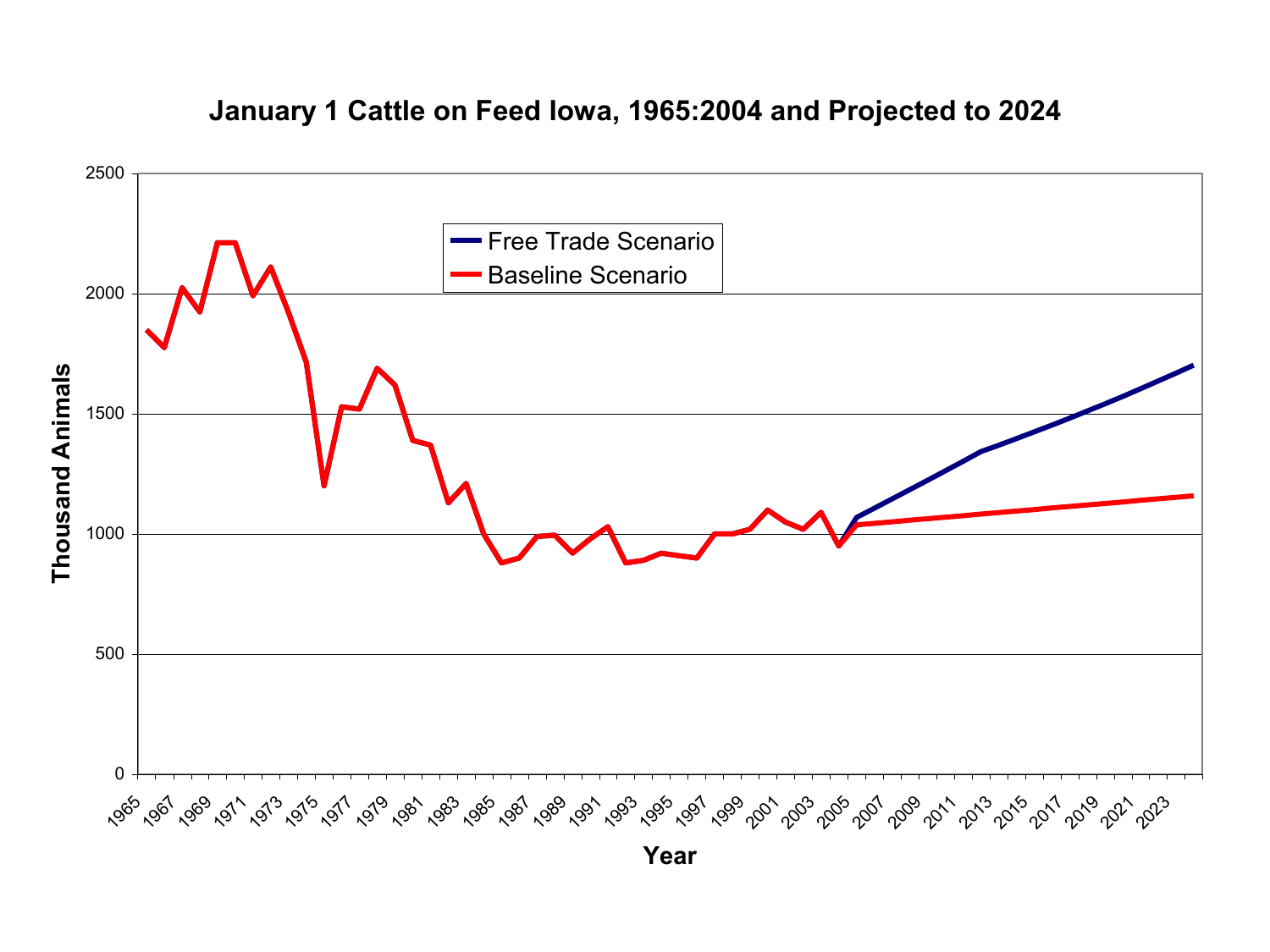

#### **Iowa's Share of U.S. Cattle on Feed 1965:2003 and Projected to 2024**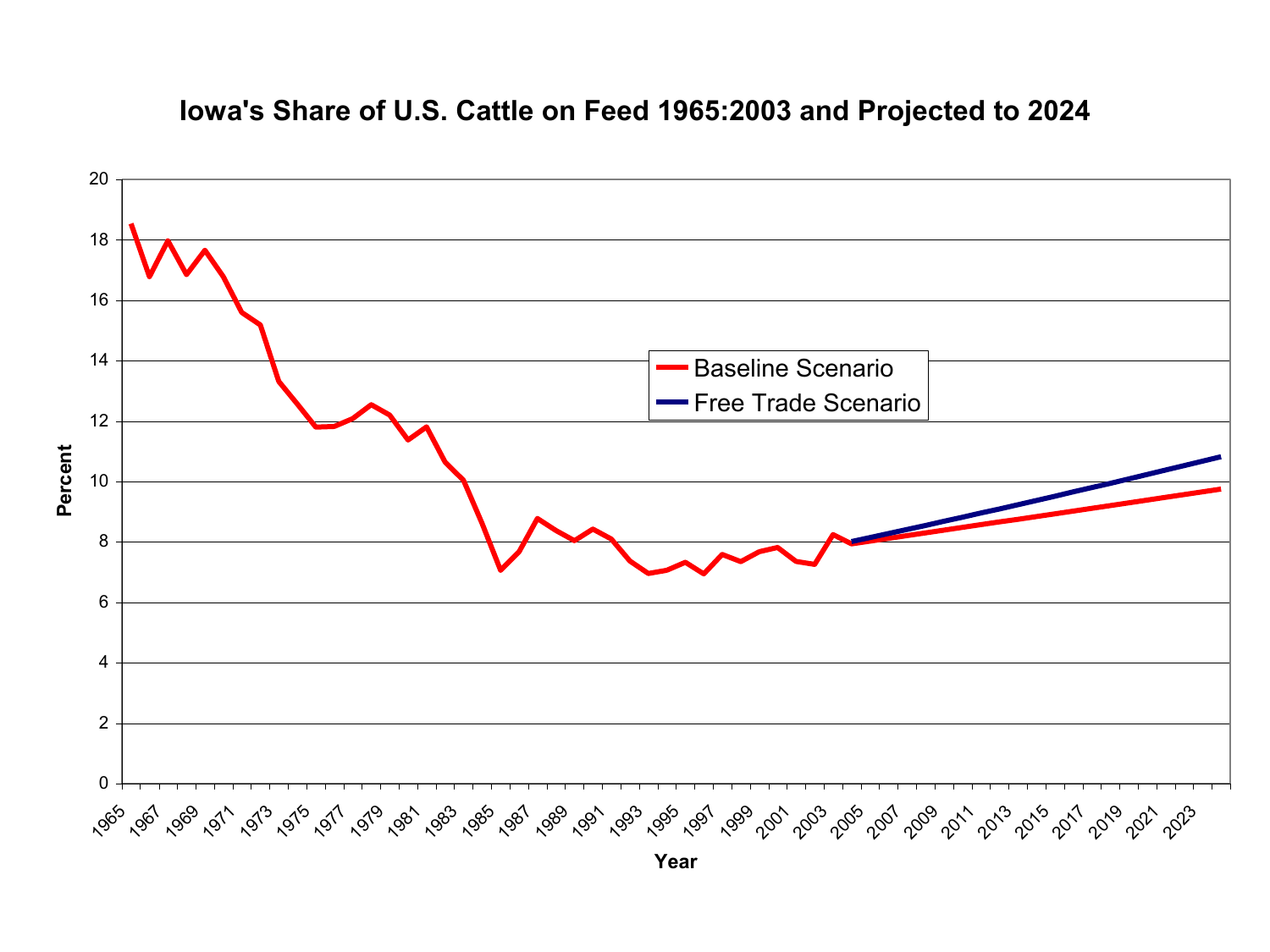

#### **Dec 1 Market Hog Inventory in Iowa 1960:2003 and Projected to 2024**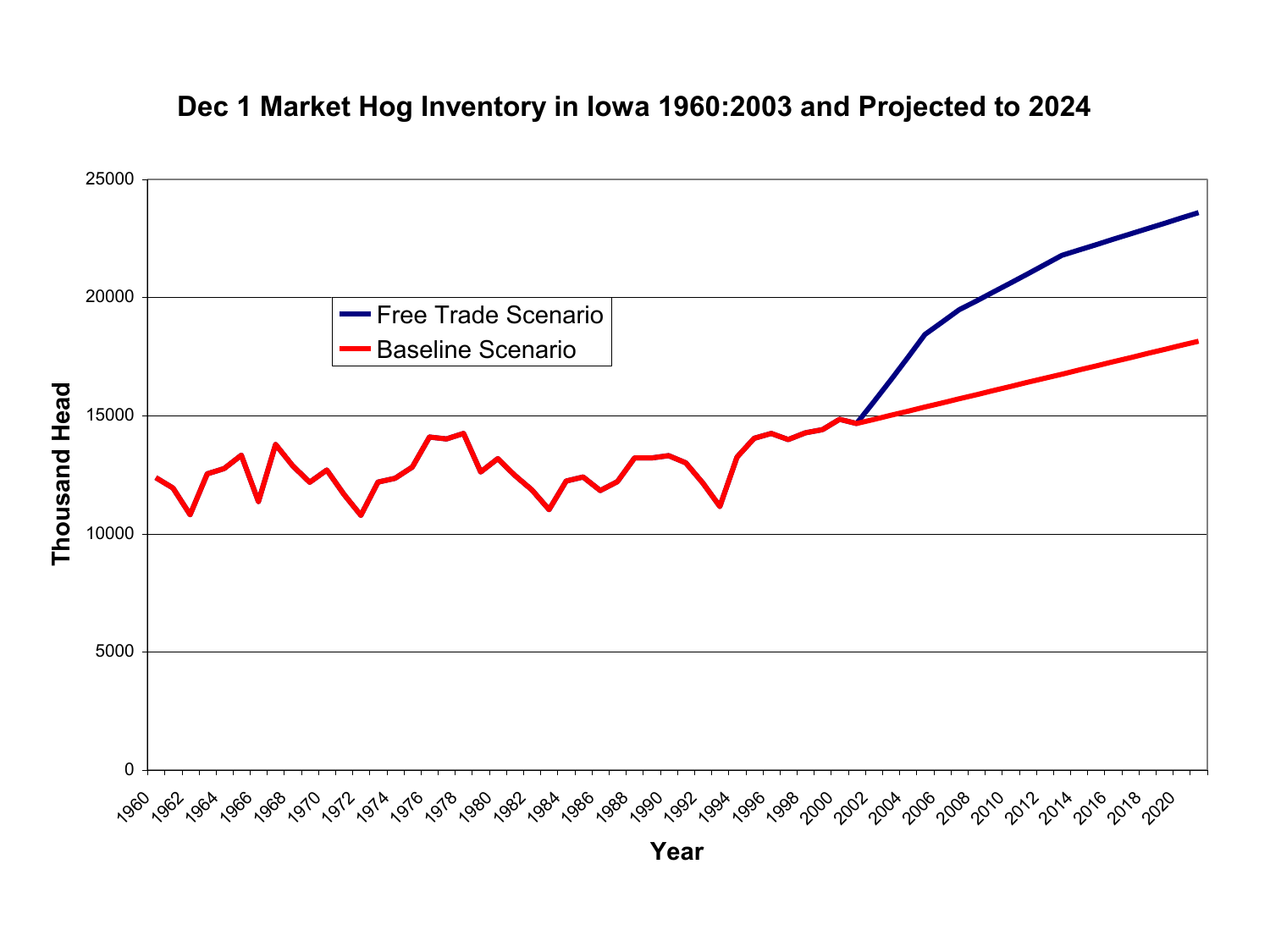

#### **Swine Breeding Herd in Iowa 1963:2003, and Projected to 2024**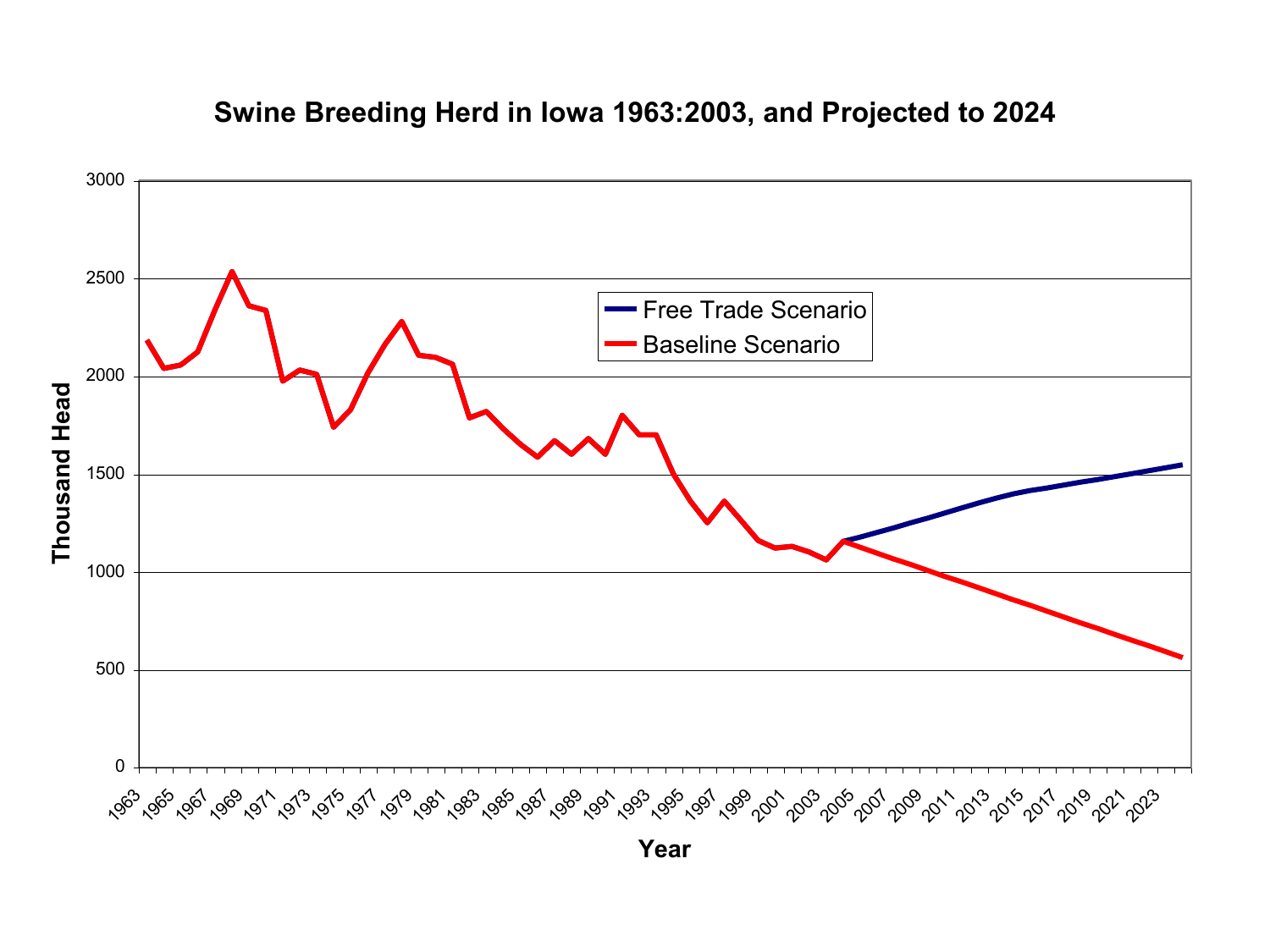

#### **Iowa's Share of U.S. Market hog and Swine Breeding Herd 1963:2003, and Projected to 2024**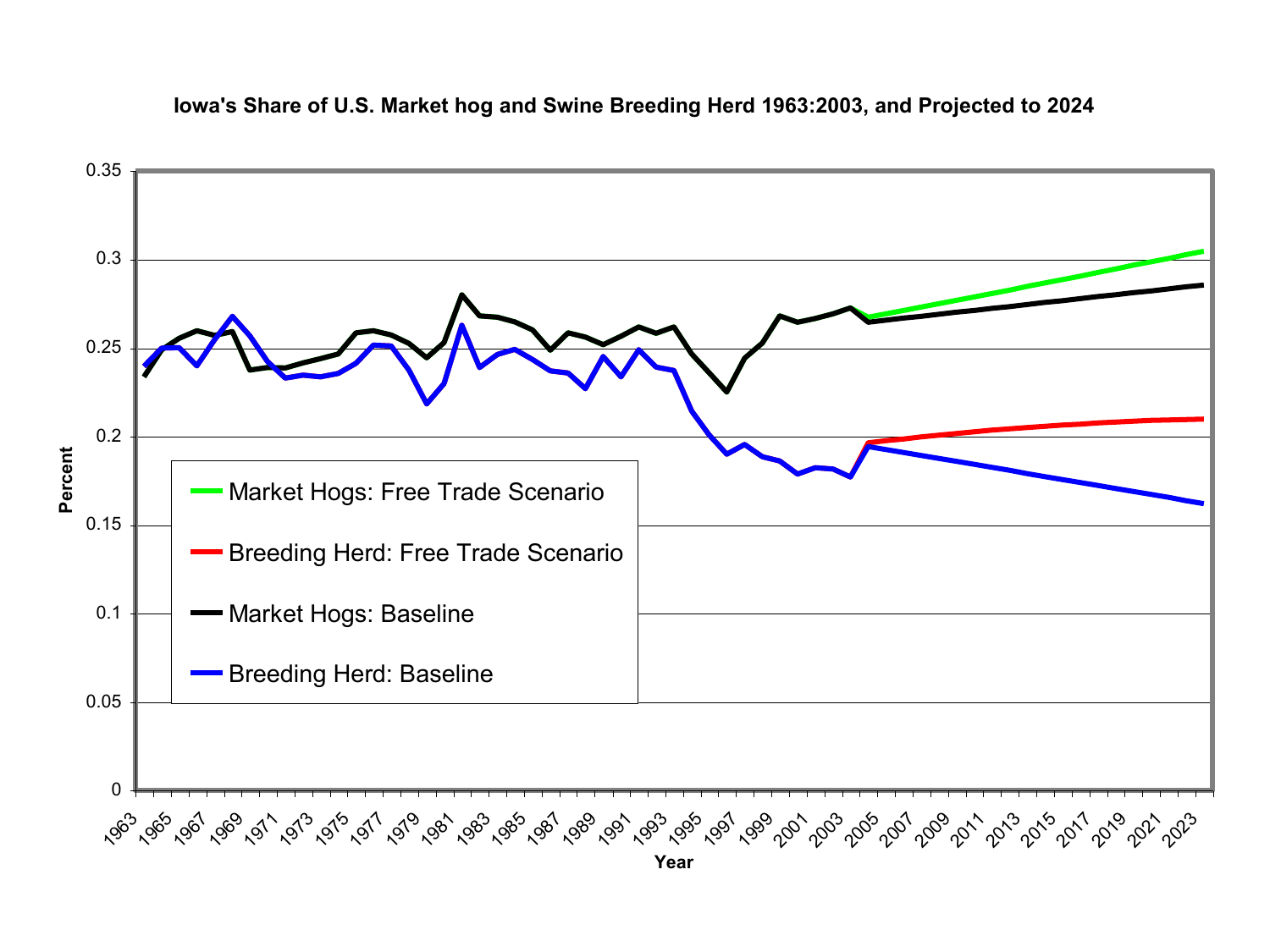# Corn and Soybeans Baseline

- Corn supplies will increase by 1/3 over the next 25 years with no change in acreage. Soybean supplies will increase by 18%.
- Growth in per-acre yields fills all demand for corn from expanded ethanol production, expanded meat exports, and expanded meat production. Exports remain flat.
- Increased use of corn for ethanol will increase supply of DDGs with a corresponding reduction in demand for U.S. soybean meal.
- Brazil continues to displace U.S. in world soybean markets.
- Per-bushel costs of growing corn relative to soybeans will allow some farmers to move away from a corn-soybean rotation.
- Farm programs keep soybean acreage and corn acreage stable in the baseline.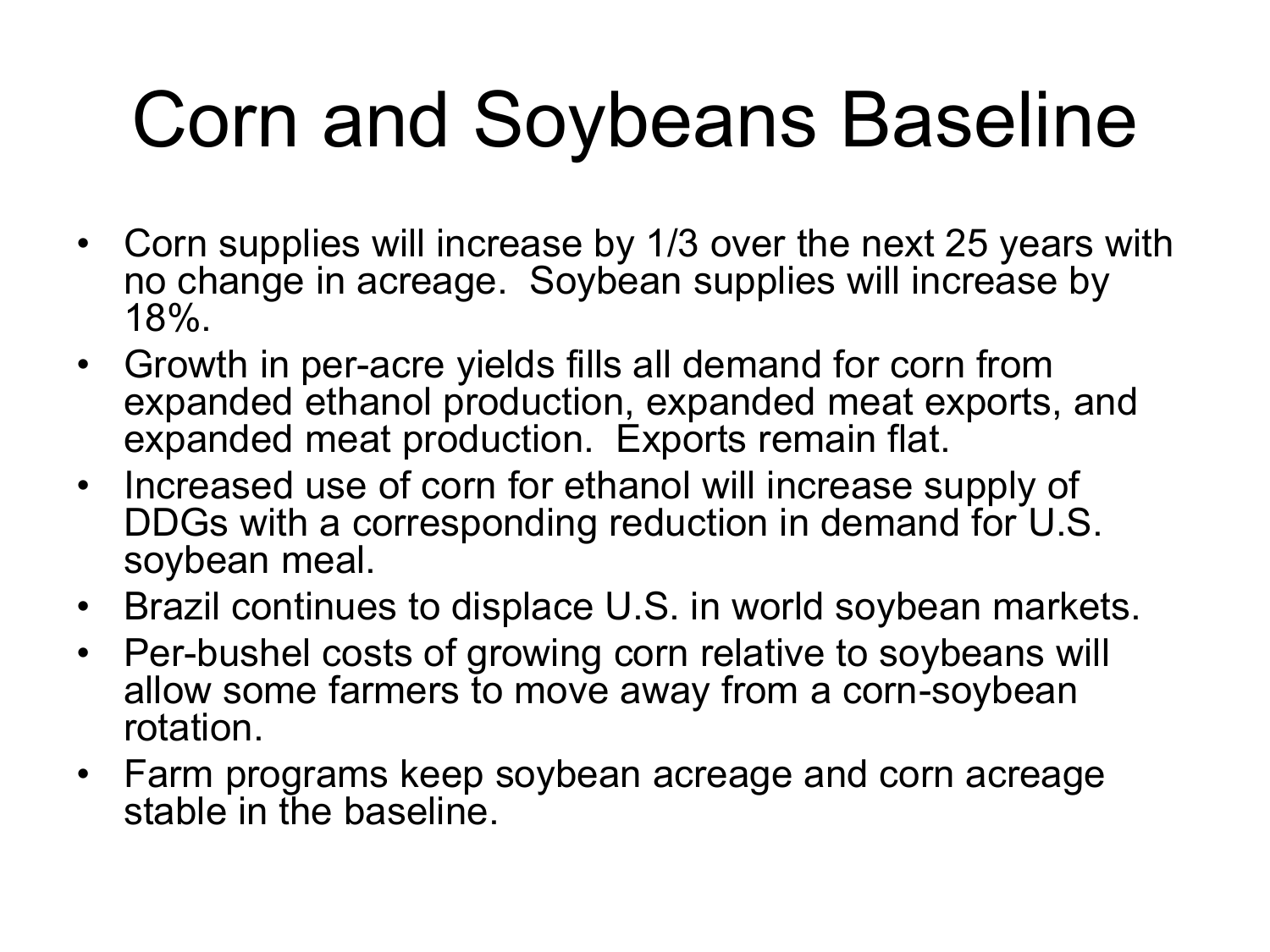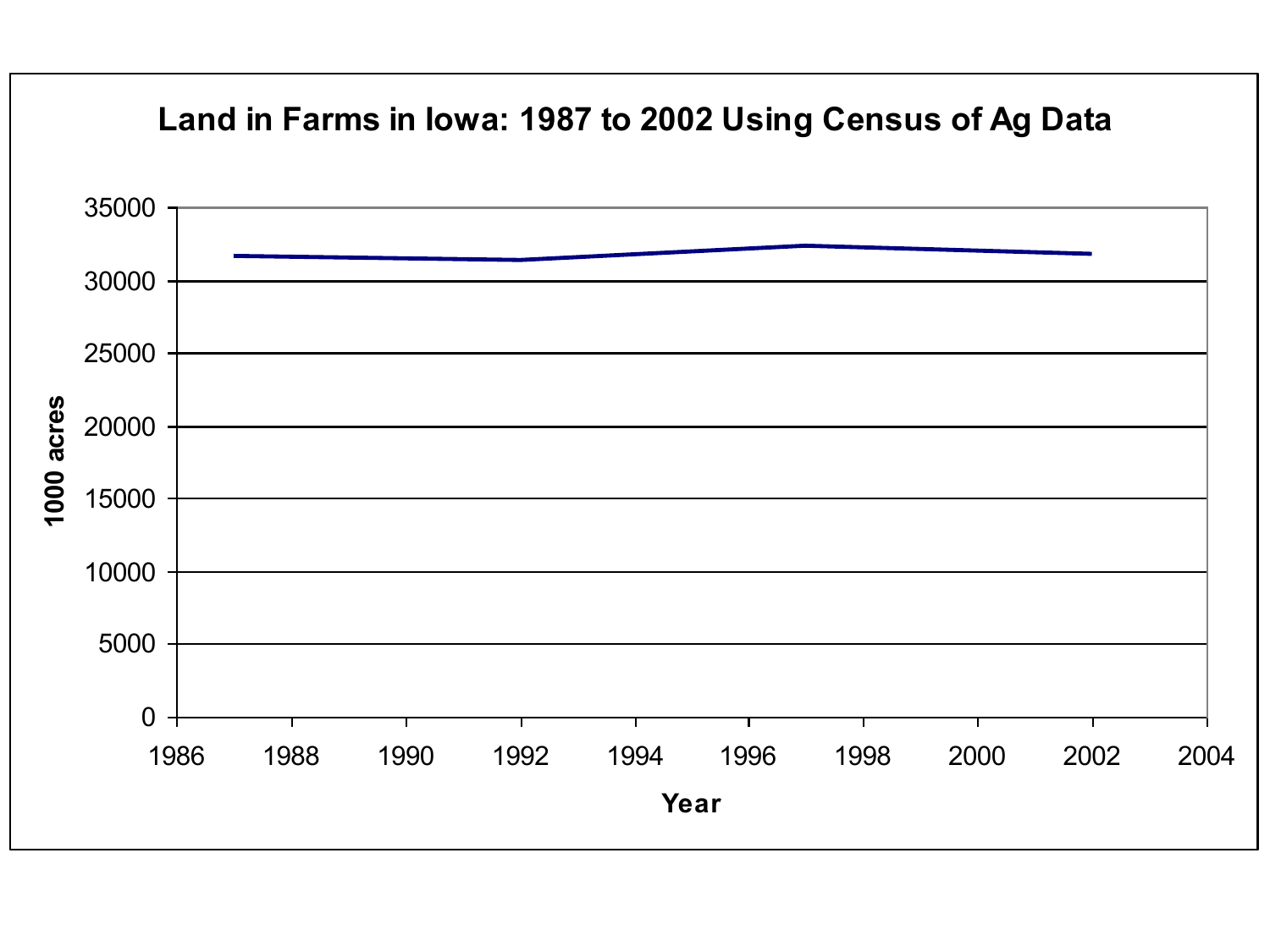#### **Corn and Soybean Yields Per Planted Acre in Iowa: Actual and Trend**

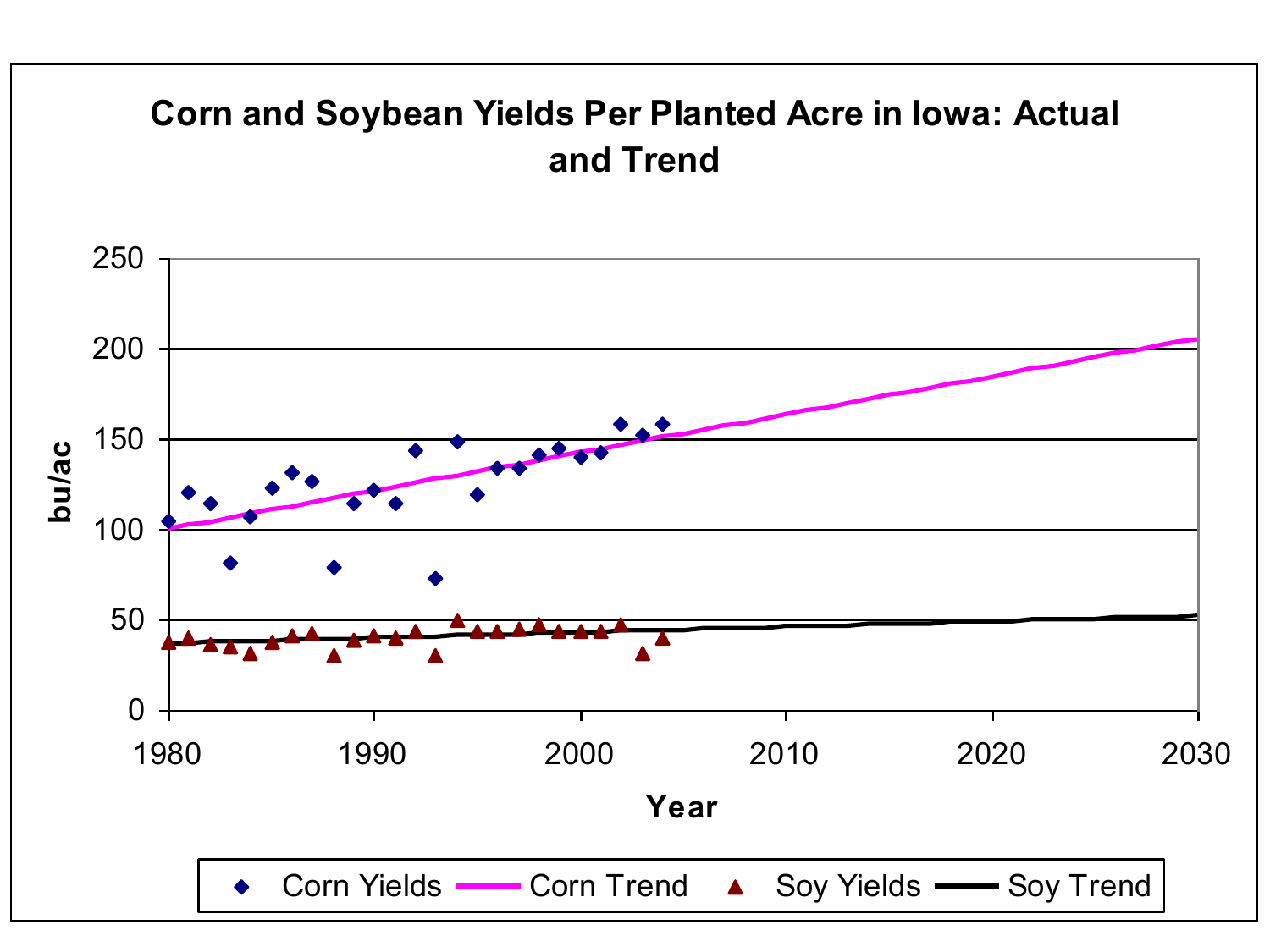![](_page_18_Figure_0.jpeg)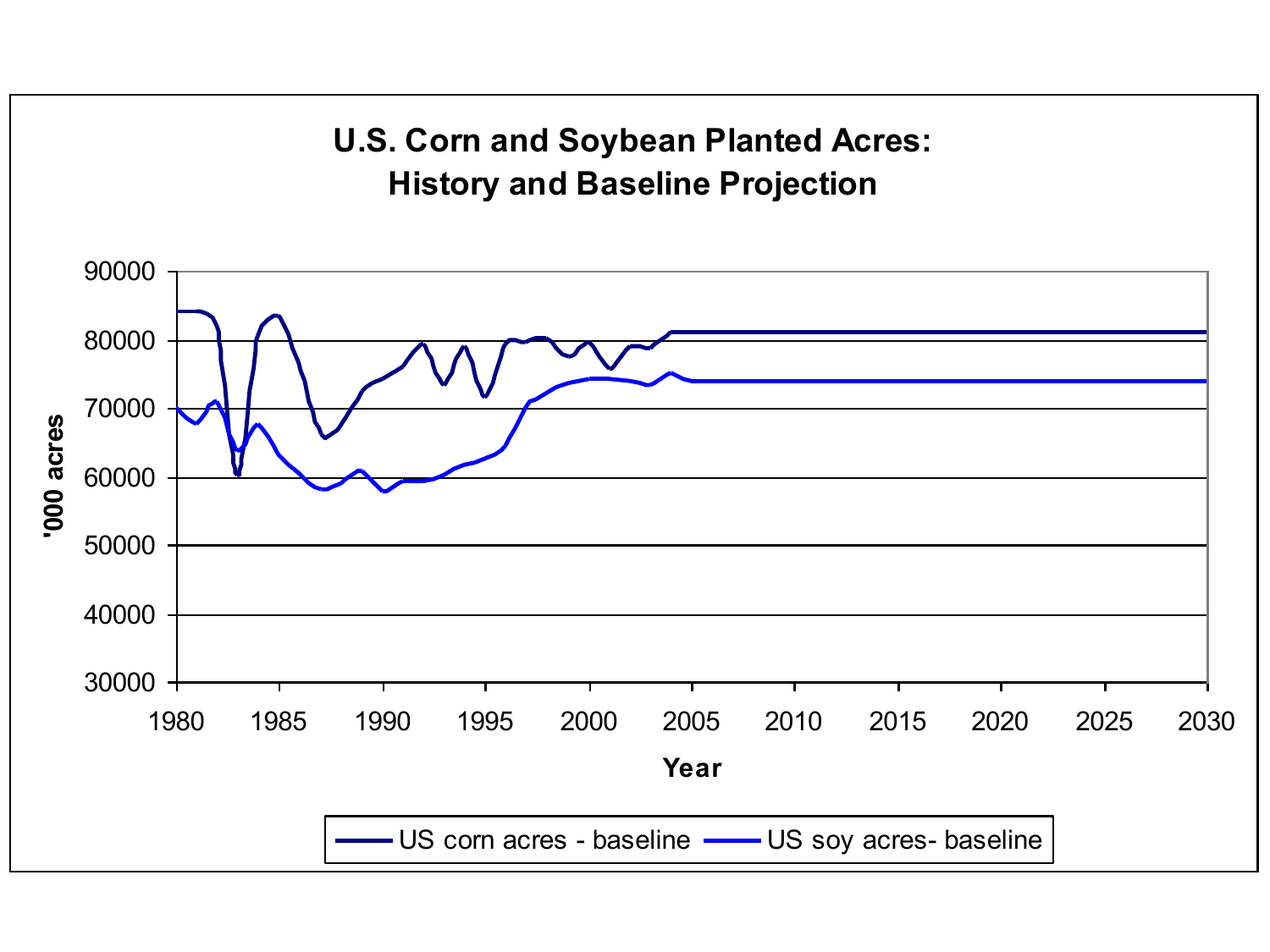# South America

- South America will continue its expansion in soybean production.
- Acreage will not be a limiting factor for next 20 years.
- Yields will continue to grow but a bit more slowly.
- Costs will also grow as disease and insect pressure increases.
- Infrastructure, capital costs, and perhaps government stability will be the limiting factors in production.
- Brazil will continue to be infested with FMD.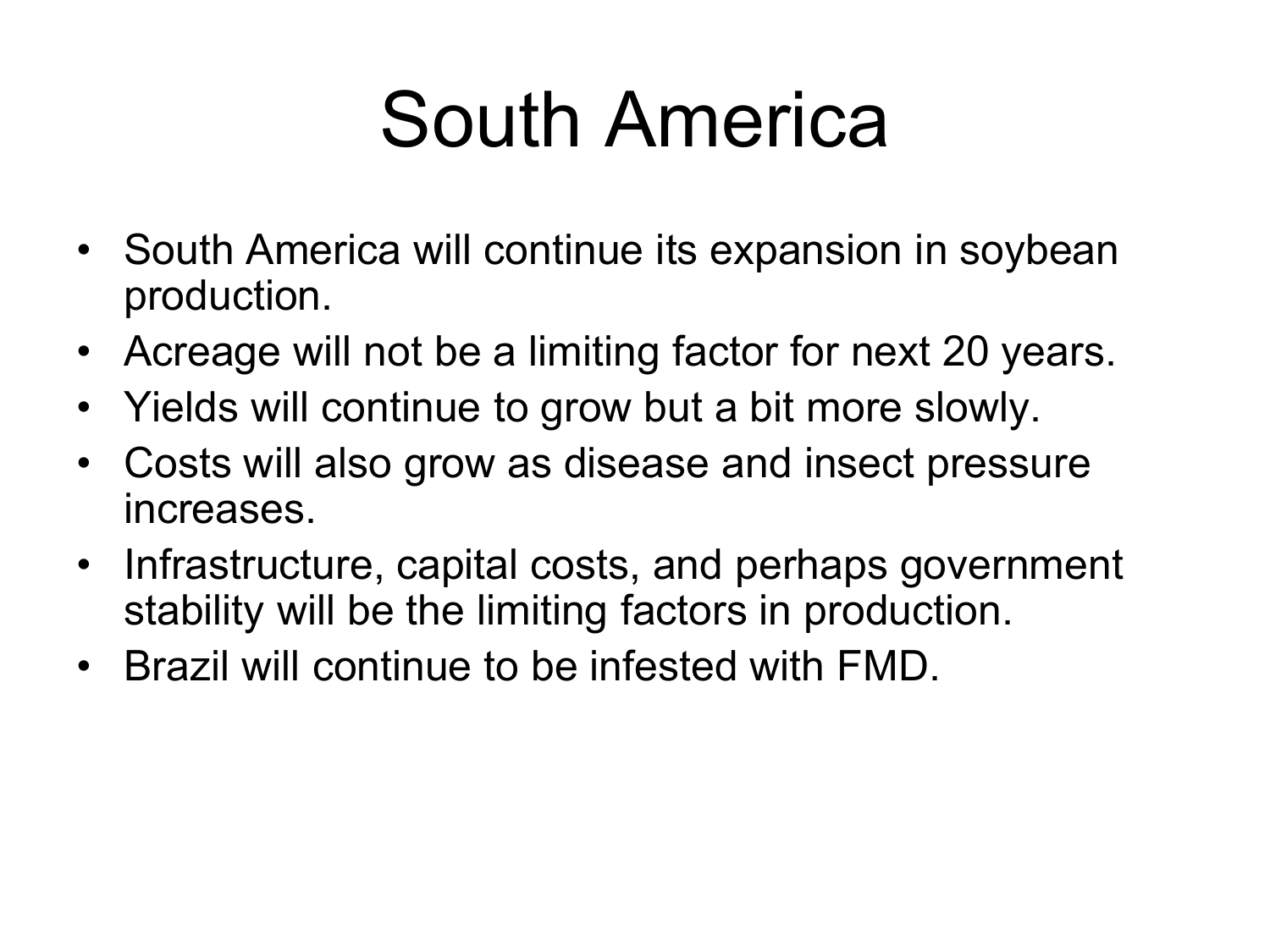![](_page_20_Figure_0.jpeg)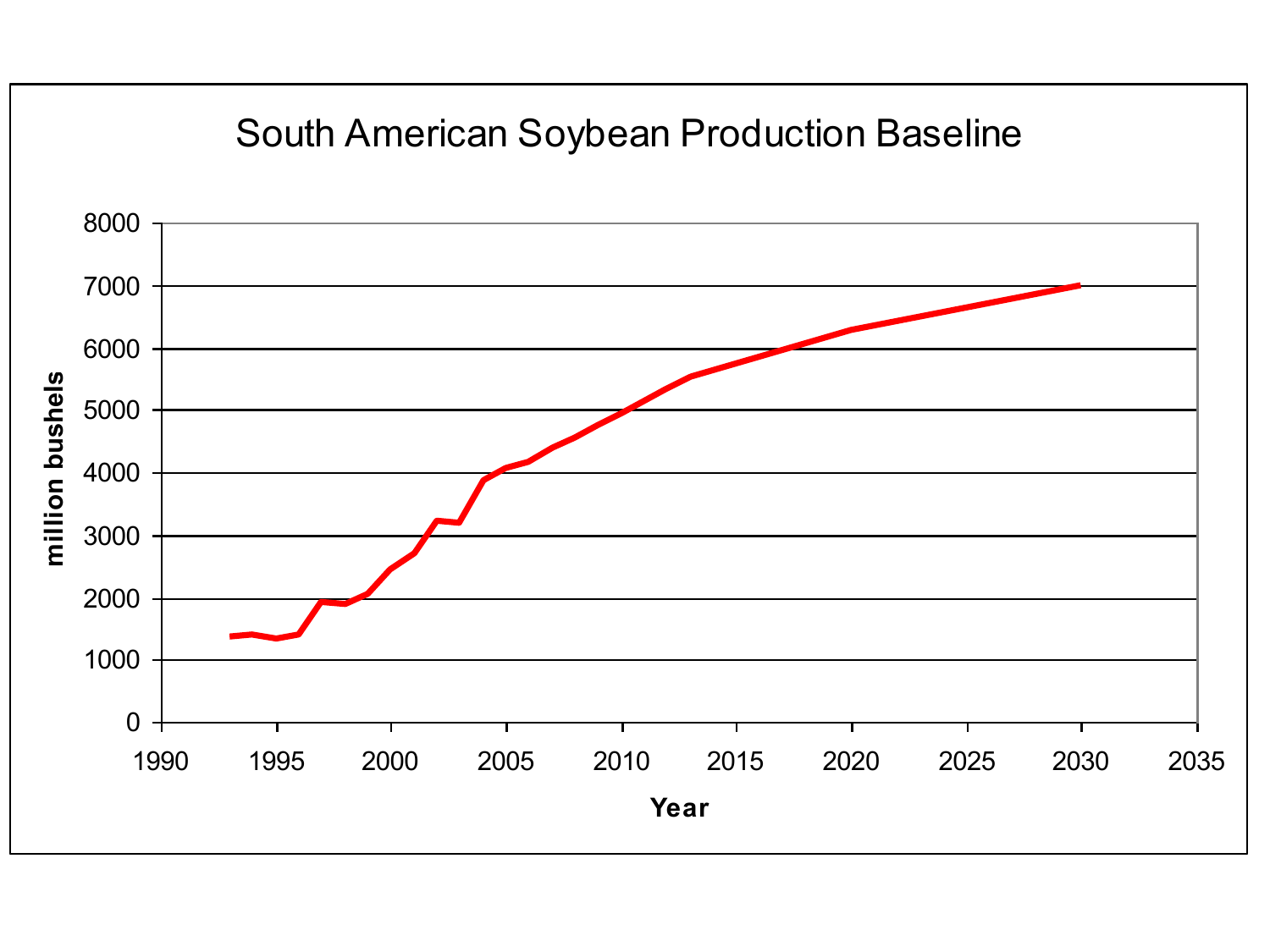# Liberalization's Impact on Crops

- Total planted acres will stay fixed at 23 million.
- Expanded meat exports will increase the demand for corn relative to soybeans.
- Elimination of U.S. farm programs will cause farmers to switch to corn nationally..
- More acres holds down the basis improvement and price increase that we would otherwise see for Iowa corn production due to expanded utilization in Iowa.
- Drop in U.S. soybean production will increase South American production allowing it to become the dominant player in soybean and soymeal production.
- The expansion in soybean supply in South America will increase payoff from domestic utilization of soymeal in a domestic livestock industry with a concentration on poultry in South America.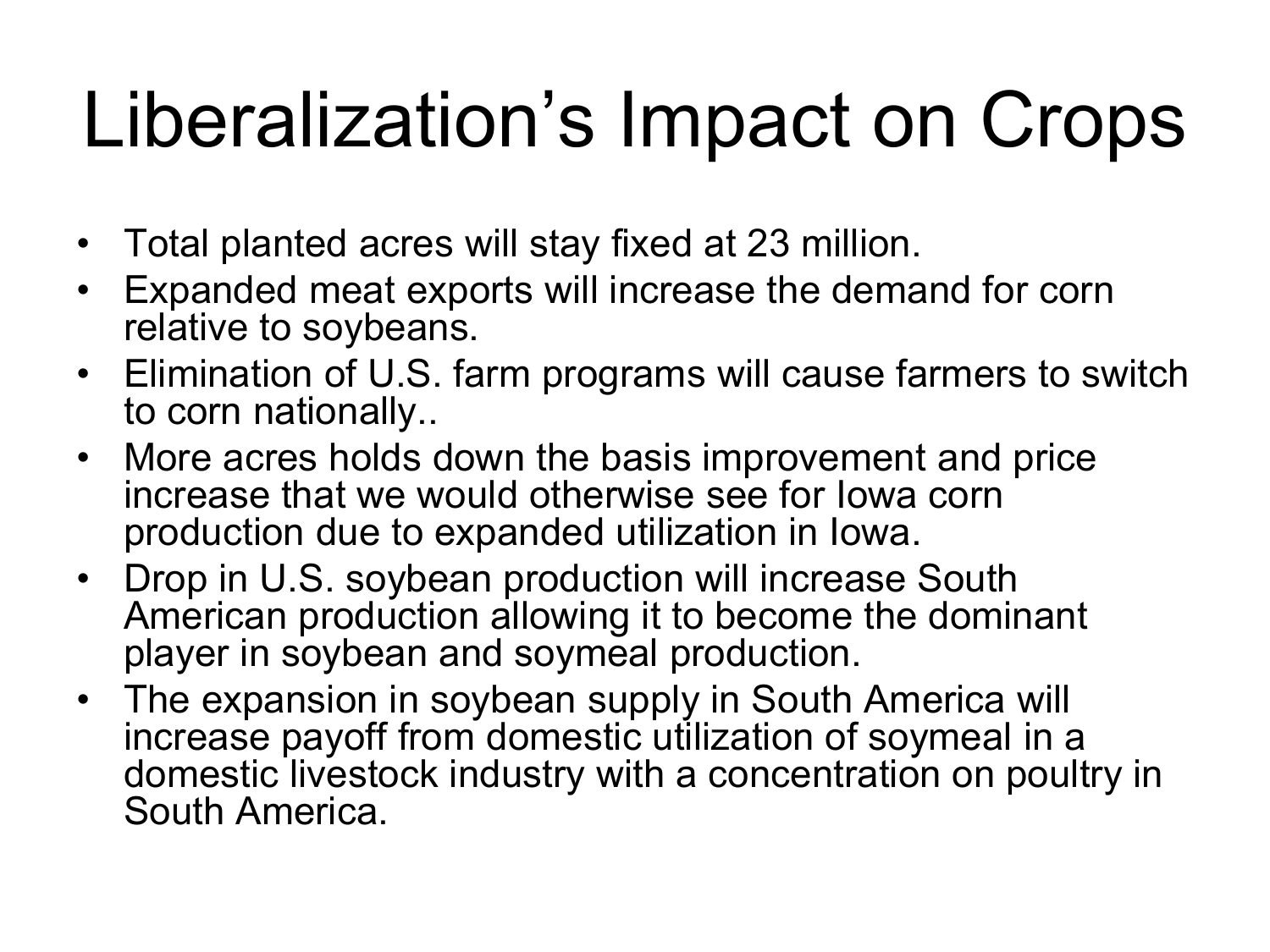![](_page_22_Figure_0.jpeg)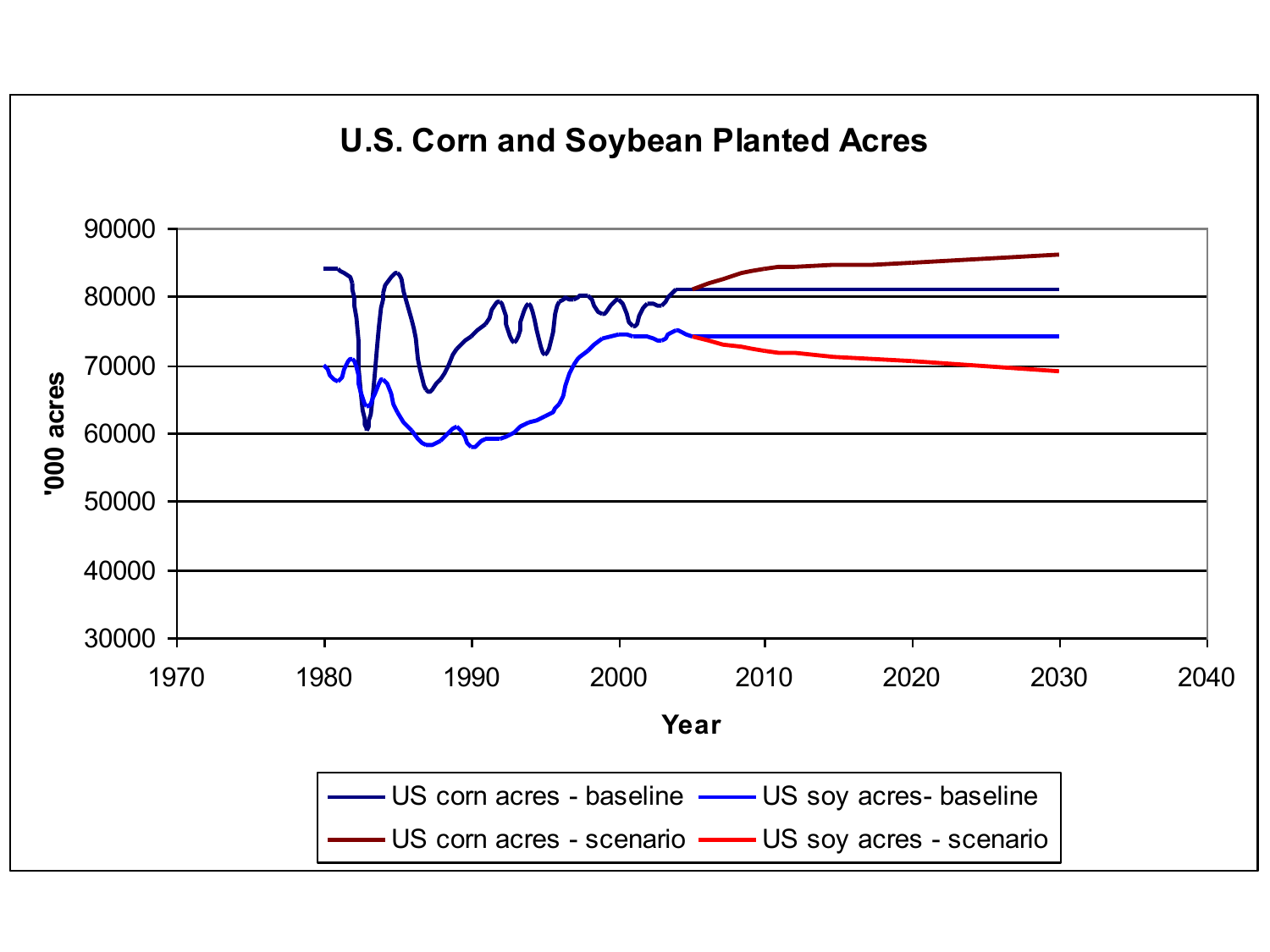![](_page_23_Figure_0.jpeg)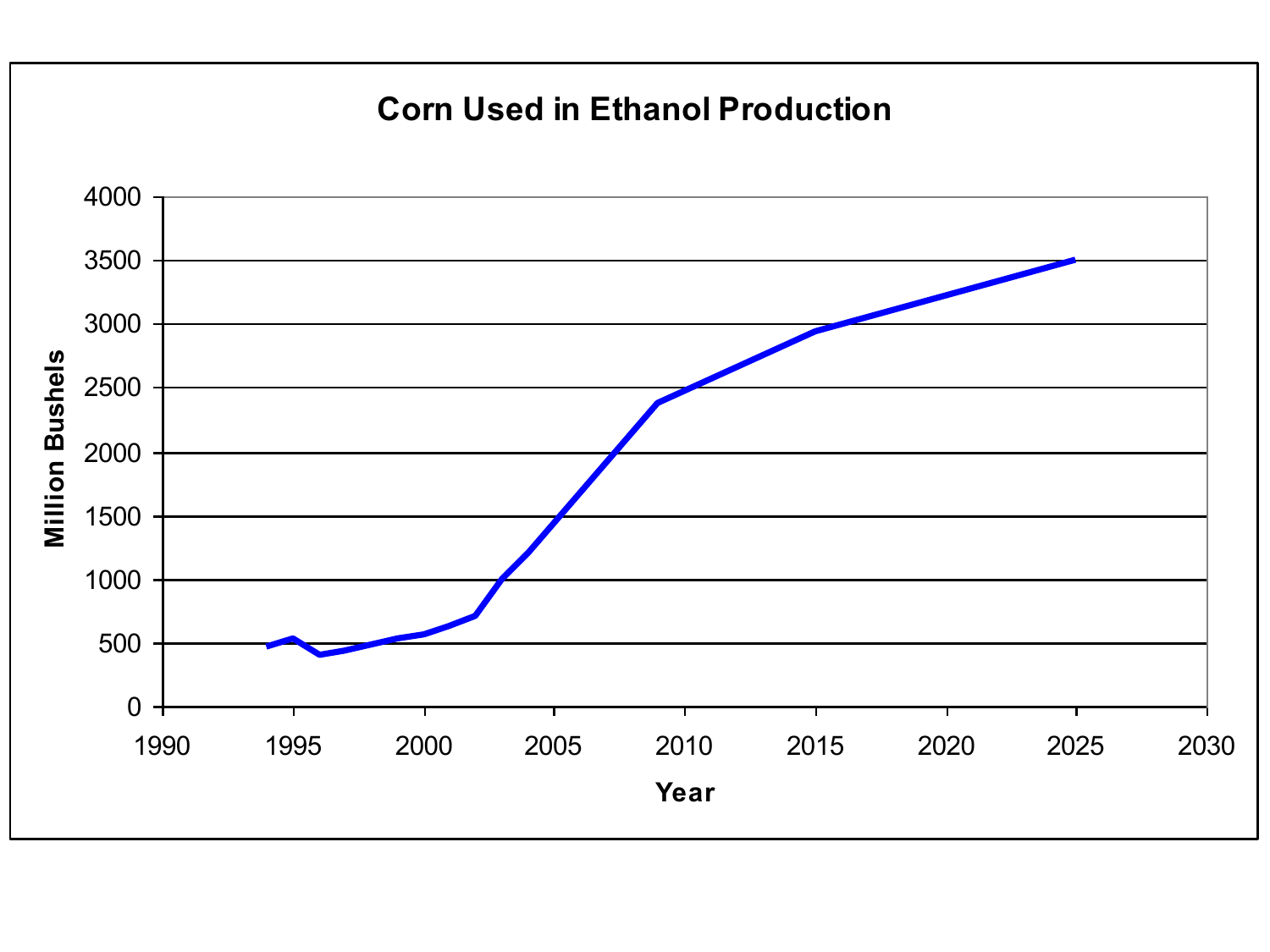- 3.5 bbu of corn in ethanol production produces 29.7 million tons of DDGs
- The U.S. produced 37.6 million tons of soybean meal from the 2003 crop.
- An acre of corn grown for ethanol produces the same tonnage of DDGs as the meal produced on an acre of soybeans
- New technologies will develop to feed DDGs to hogs and poultry
- Soybeans will be grown primarily for oil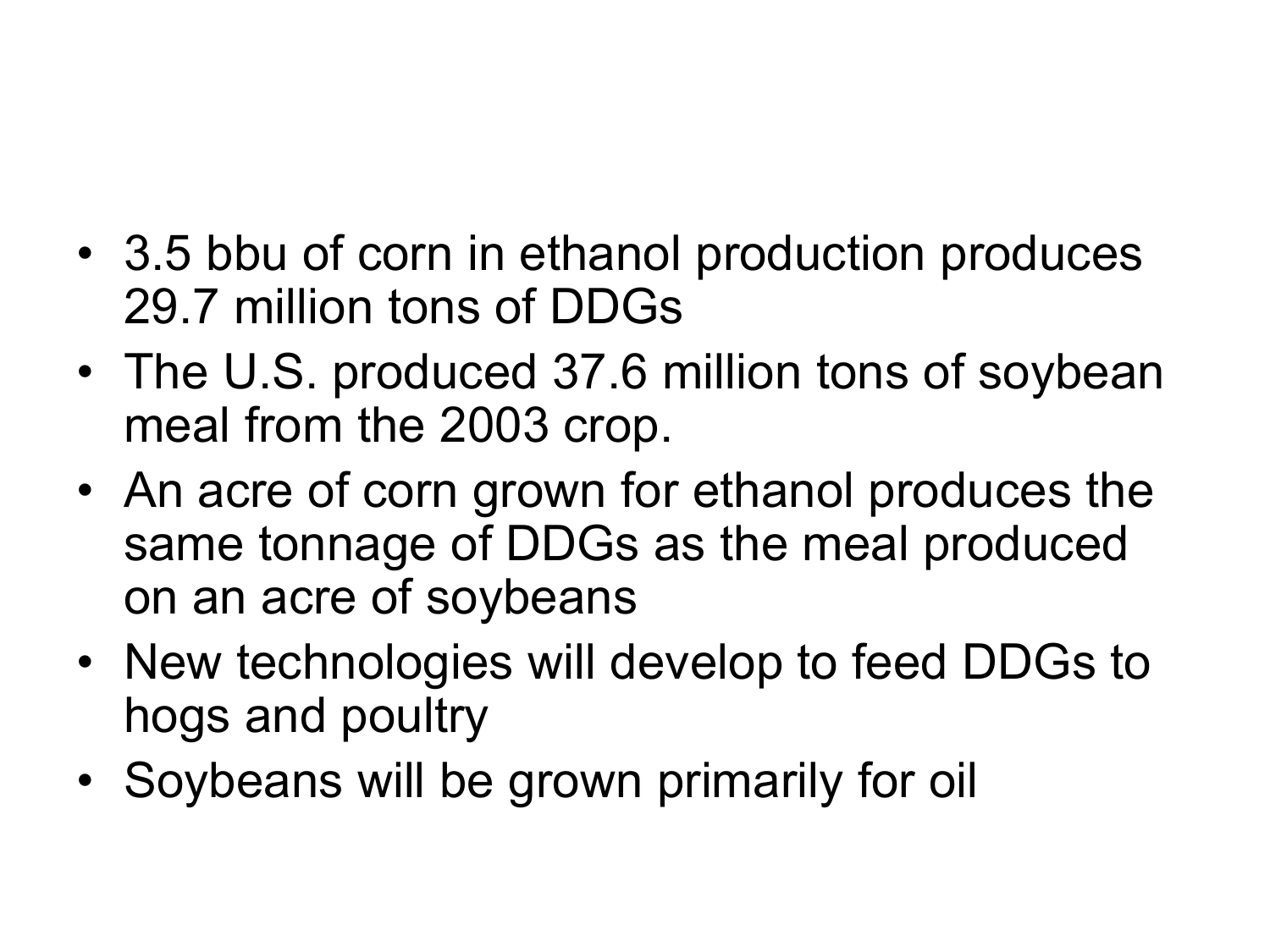#### **Ratio of Corn to Soybean Acres in Iowa**

![](_page_25_Figure_1.jpeg)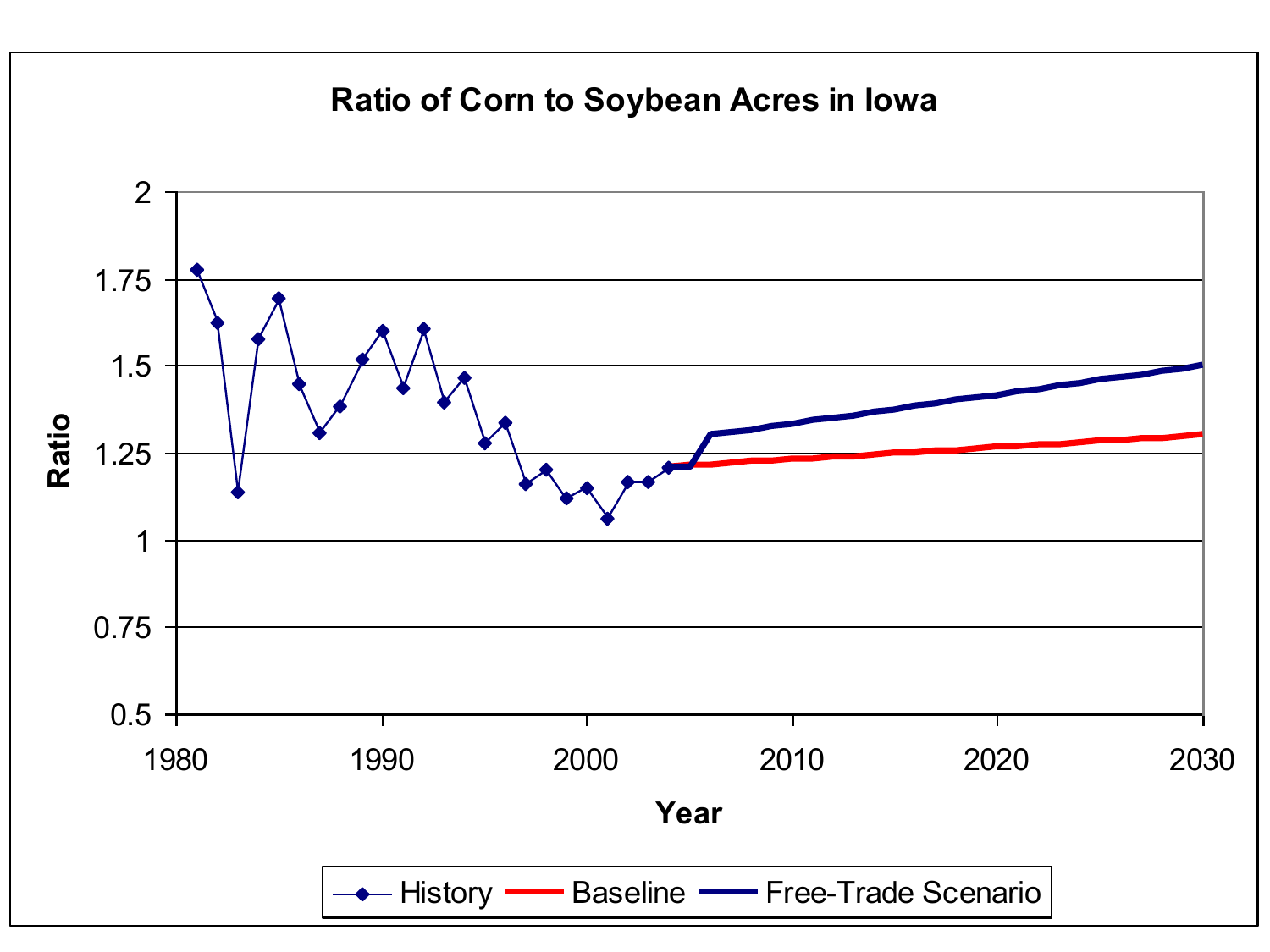![](_page_26_Figure_0.jpeg)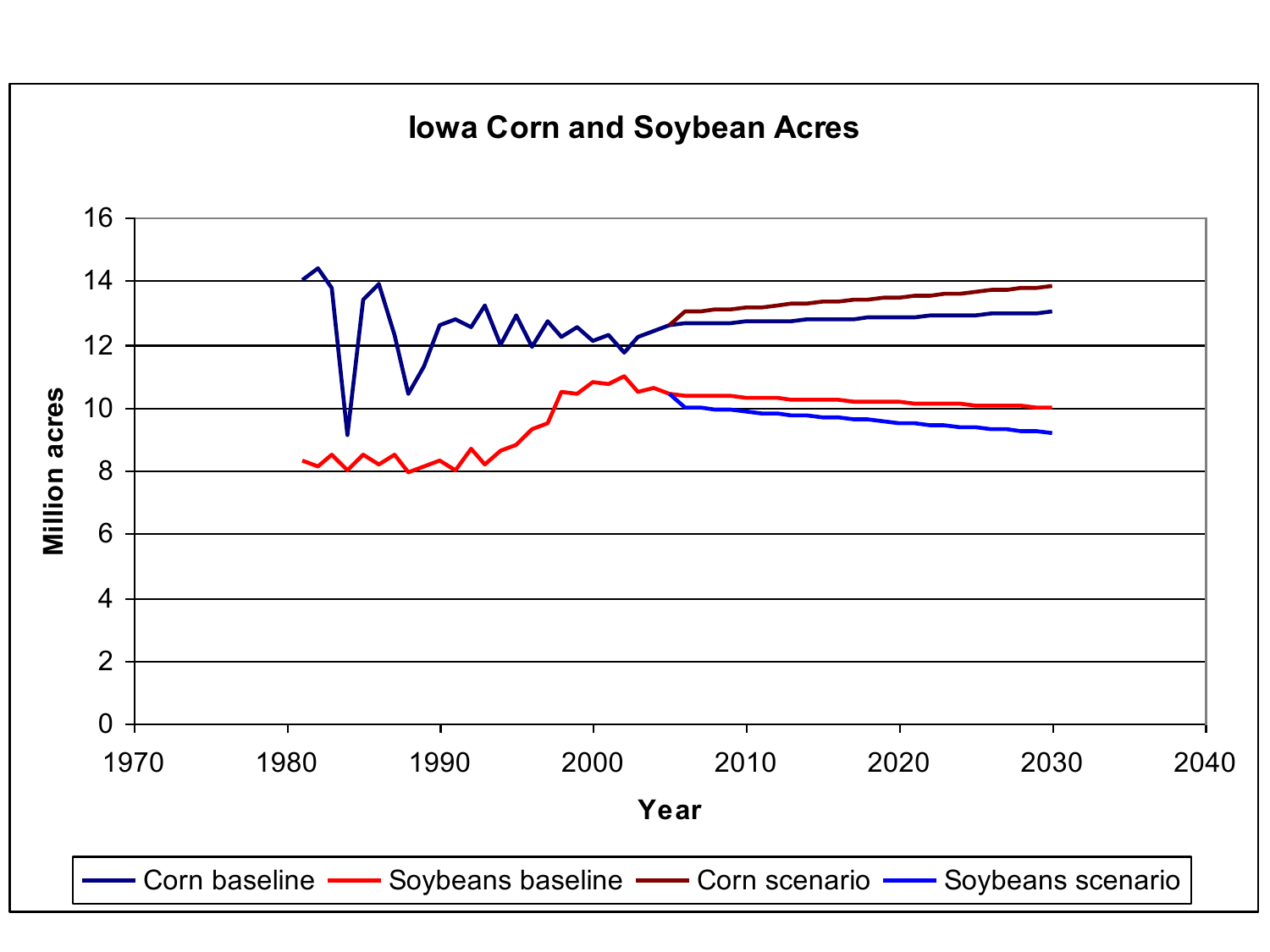![](_page_27_Figure_0.jpeg)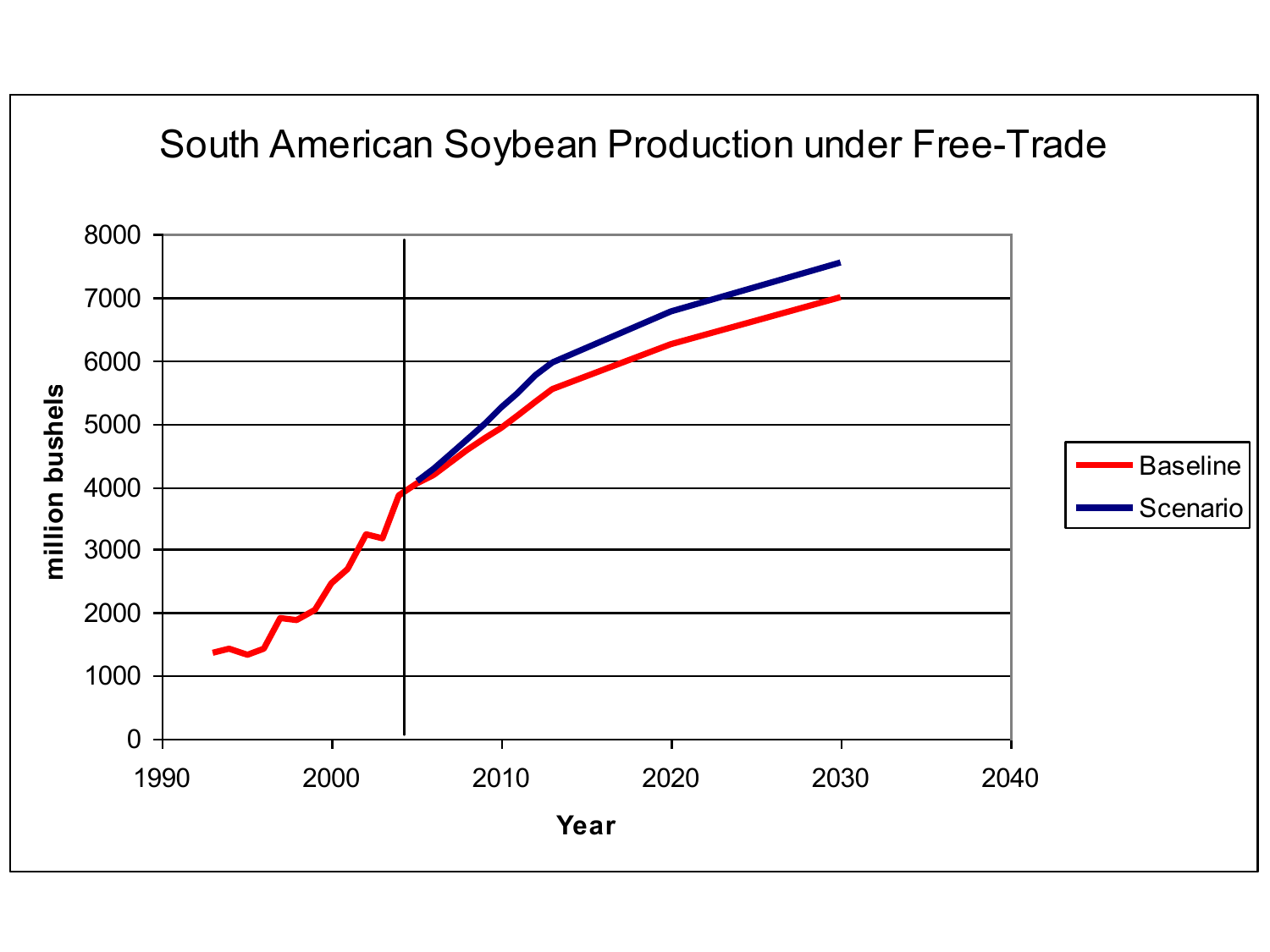![](_page_28_Figure_0.jpeg)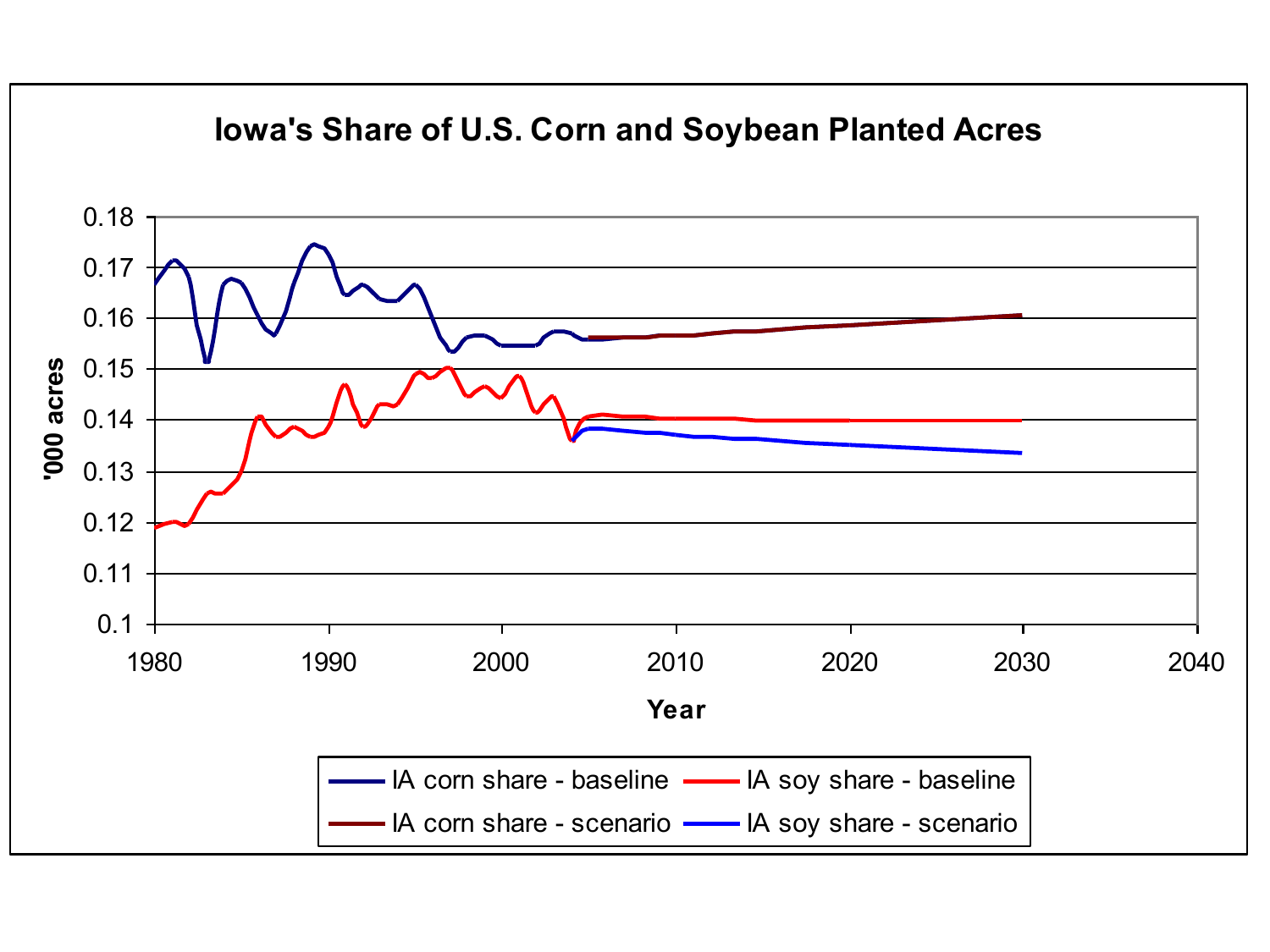## Acreage effects

- Iowa baseline corn acres will increase by a small amount to reflect the relatively greater local demand growth for corn compared to soybeans.
- Under free trade this trend will be accelerated as Iowa and U.S. farmers respond to relatively lower production costs and higher demand for corn. Corn acreage increases by 5 million acres by 2030 while U.S. soybean acreage declines by 5 million acres
- Iowa's share of U.S. corn acreage will increase to 16% while its share of soybean acreage will drop to 13%. This change reflects Iowa's comparative advantage in producing corn, strong local demand for corn from a growing livestock sector feed and ethanol plants, and some weakness in demand for soybean meal because of increased supply of DDGs and relatively weak overseas demands for U.S. soybeans.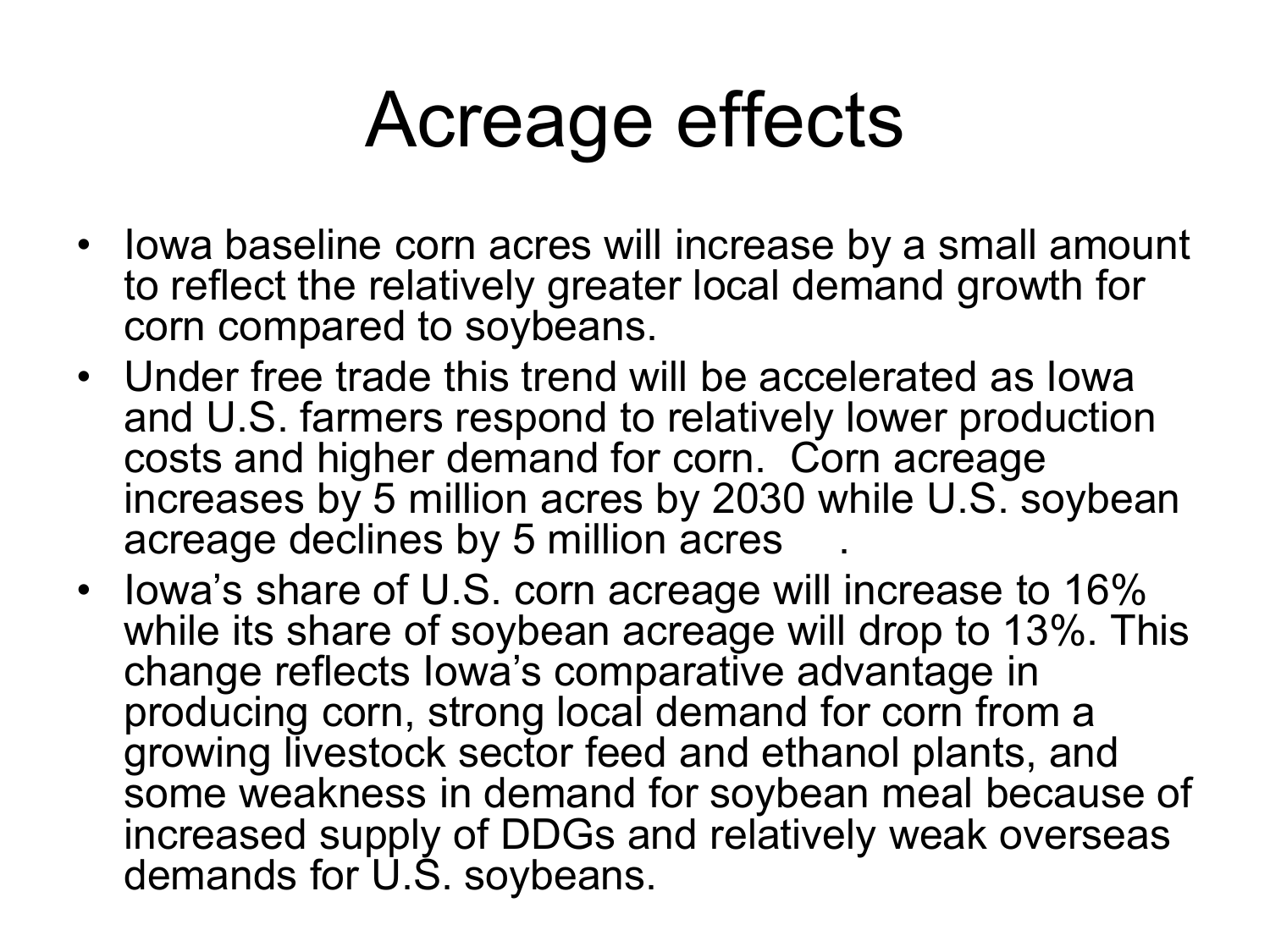#### Impact of free trade on farm income for a corn farmer

- Liberalization removes approximately \$70 per acre in payments; subsidized crop insurance program remains.
- Impacts on farm finances are shown by comparing distributions of total cash revenue less variable cash costs of production for a corn farmer who a) cash rents and b) who farms their own land.
- Expected yield is 150 bu/ac. Expected price on the CBOT is \$2.40 for the baseline and \$2.45 under liberalization. Expected basis is \$0.25 in the baseline and trends down to \$0.15 in the scenario. The standard deviation of basis risk is \$0.15. The farmer buys 75% RA with the harvest price option. Variable costs are set at assumed equal to \$200 per acre.
- Land rent is \$193 per acre under the baseline and \$145 under the free-trade scenario.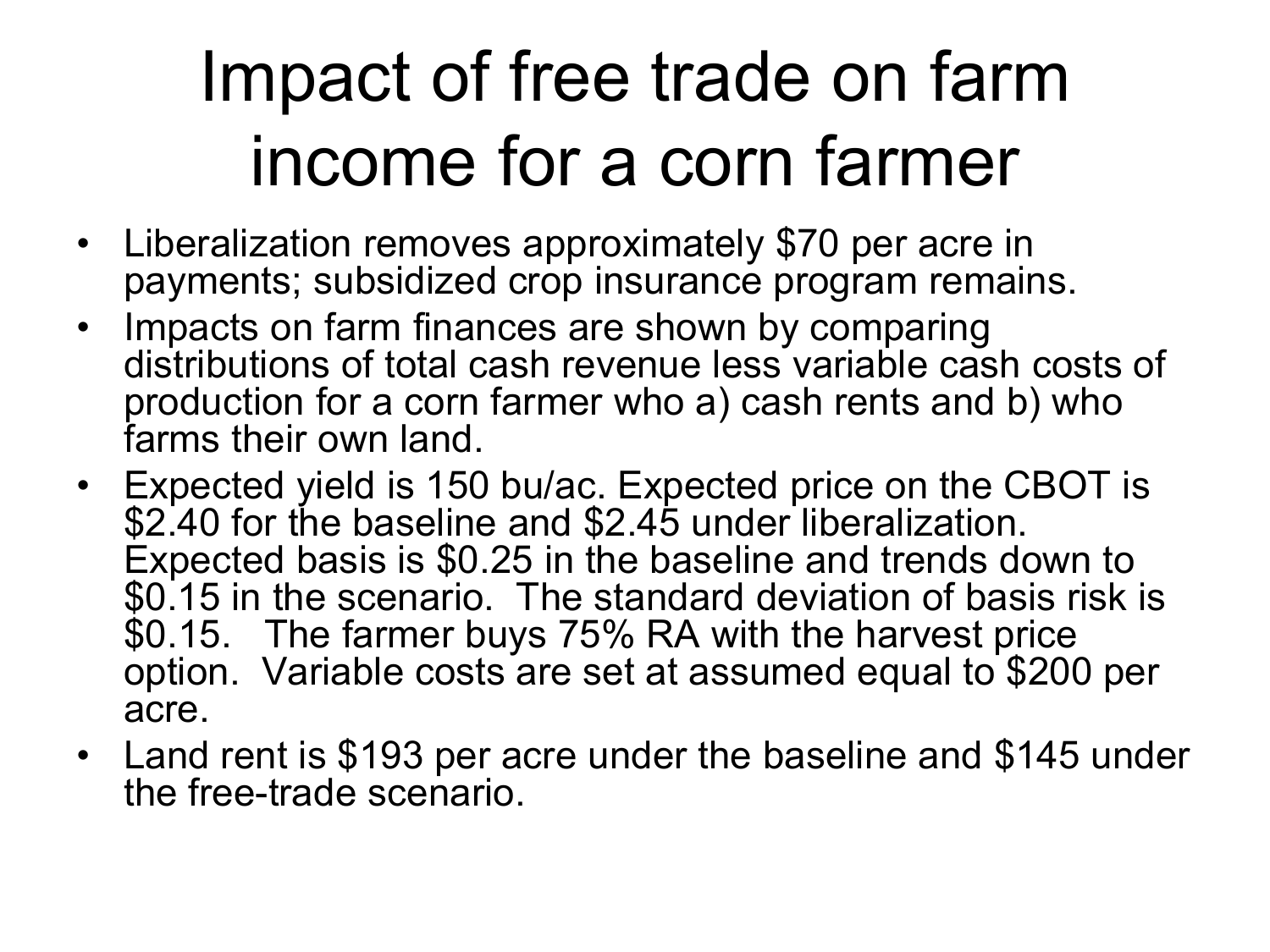![](_page_31_Figure_0.jpeg)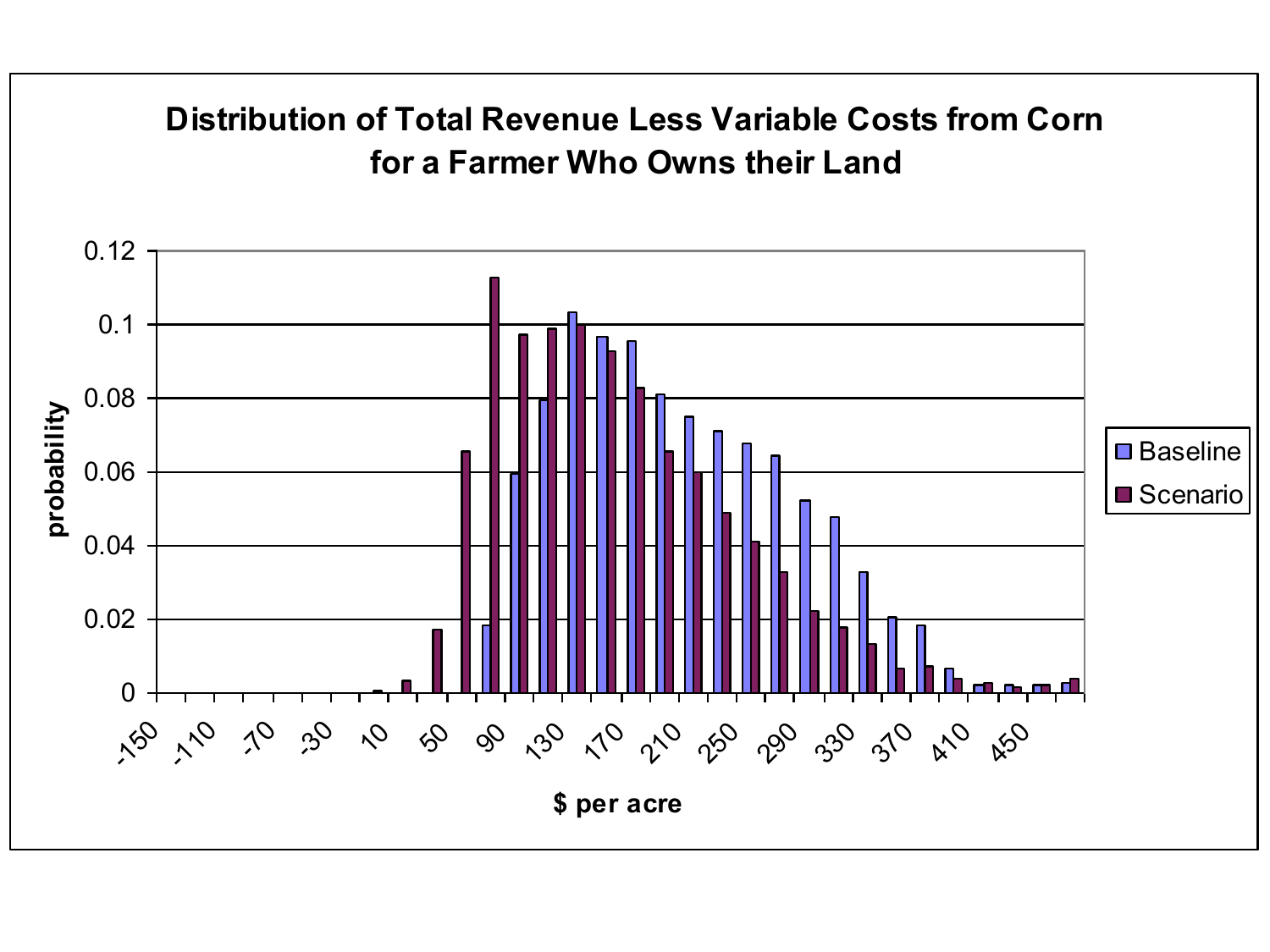![](_page_32_Figure_0.jpeg)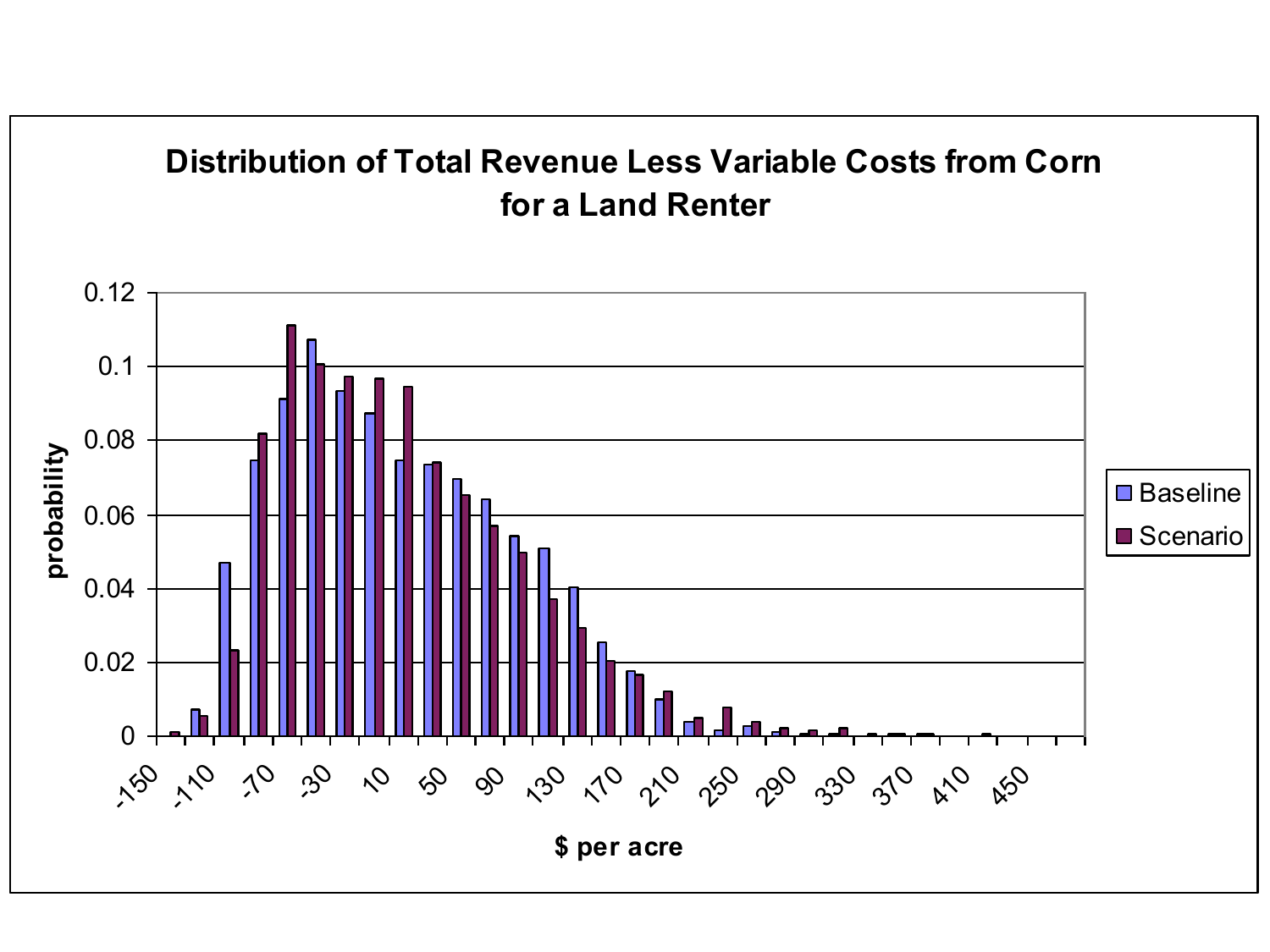#### Impact of Liberalization on Crop Income

- The land owner is unambiguously worse off from the end of farm programs. The probability of low revenue is higher and the probability of high revenue is lower. Expected returns decline by approximately \$48 per acre from \$193 per acre to \$145 per acre. This results in approximately a 25% decline in land values.
- The land renter is perhaps better off under the scenario. The decline in government payments is offset by a decline in land rent.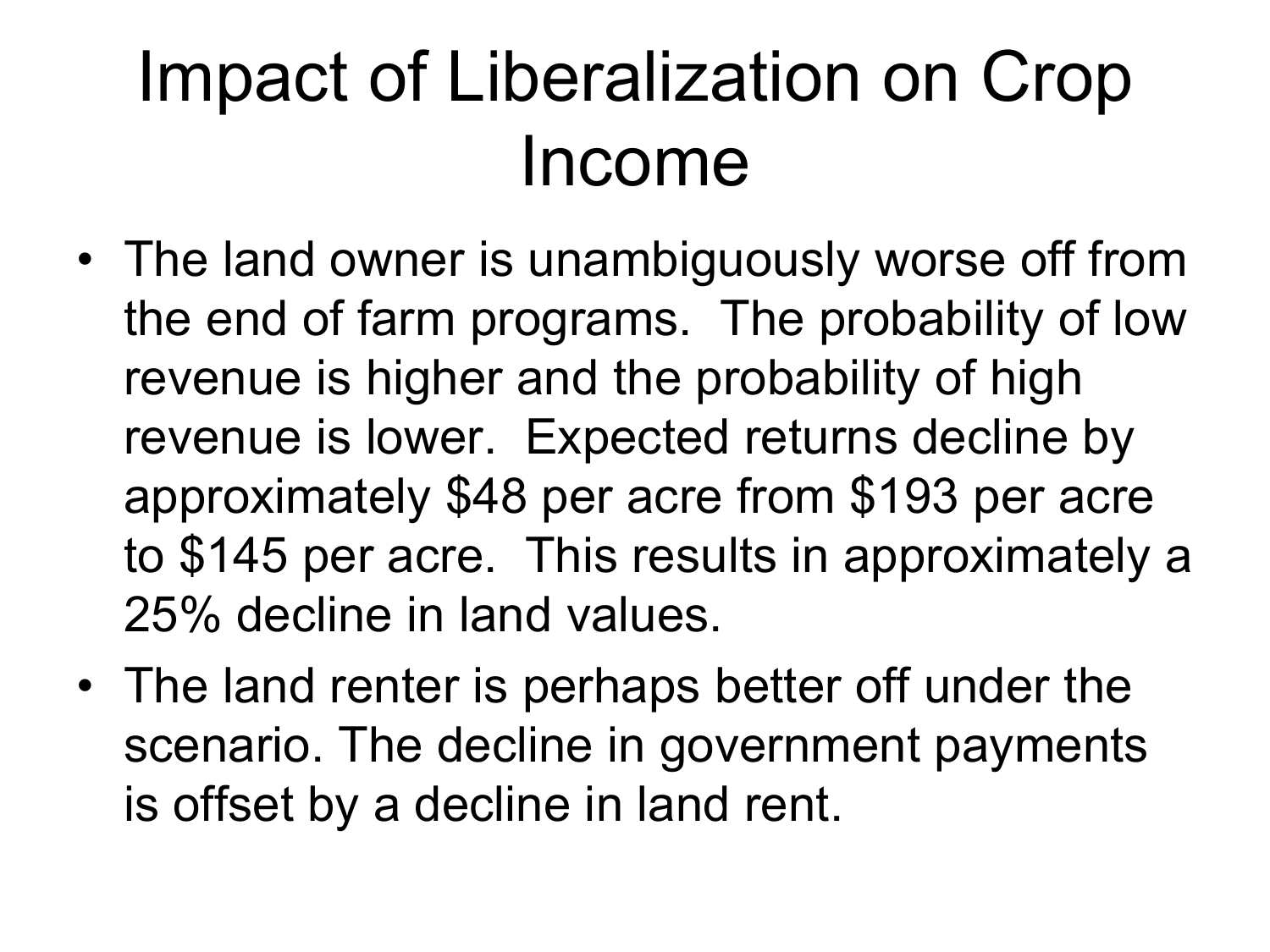# Impact on Farm Size

- No convincing evidence that farm programs have led to larger farm size
	- Ability and desire to work more land have increased.
	- Technological changes have facilitated specialization in crops or livestock.
- With lower cash rents and lower land values the pace of farm size expansion picks up slightly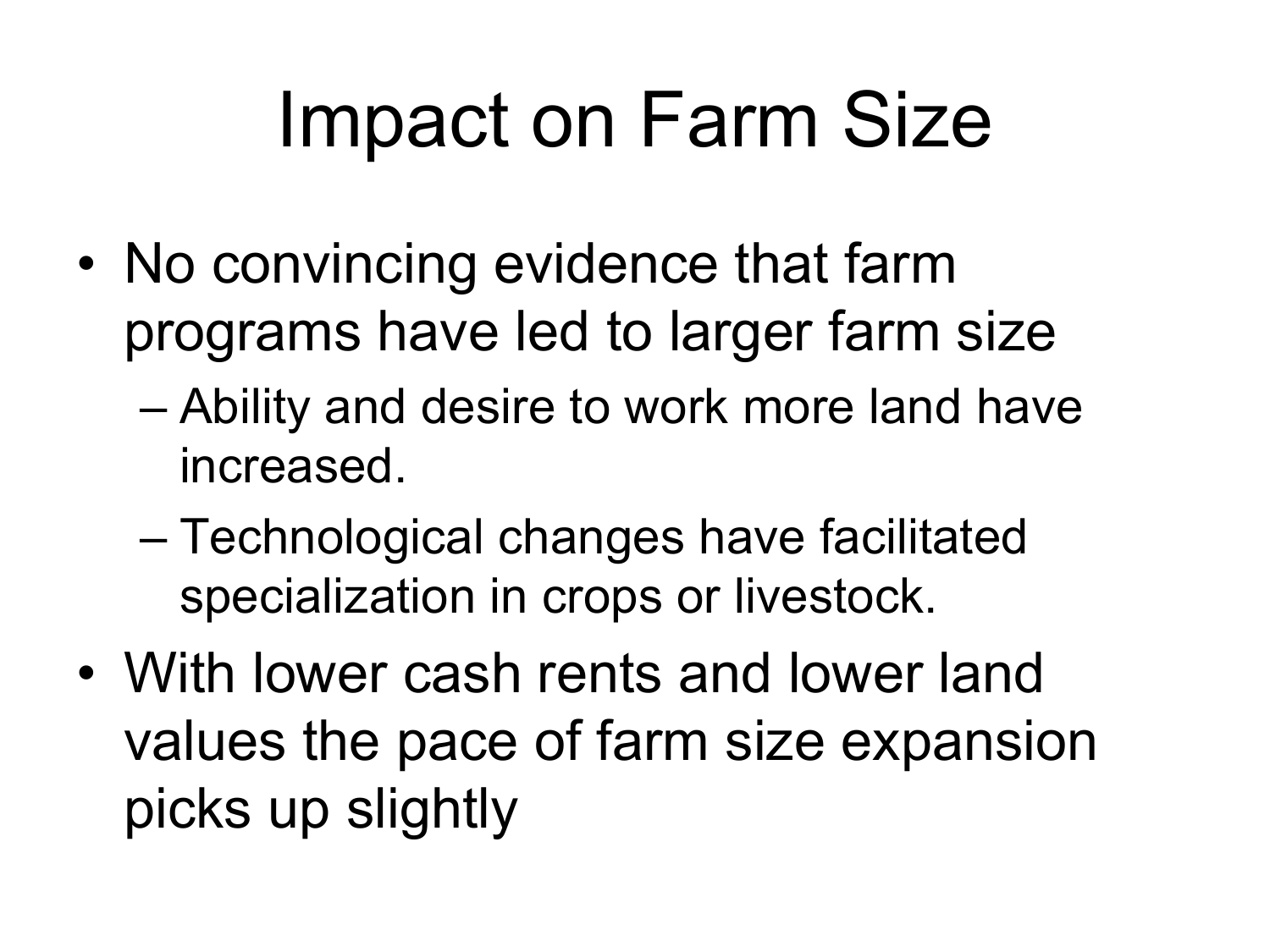![](_page_35_Figure_0.jpeg)

#### **Average Farm Size in Iowa 1960:2004 and Projected to 2024**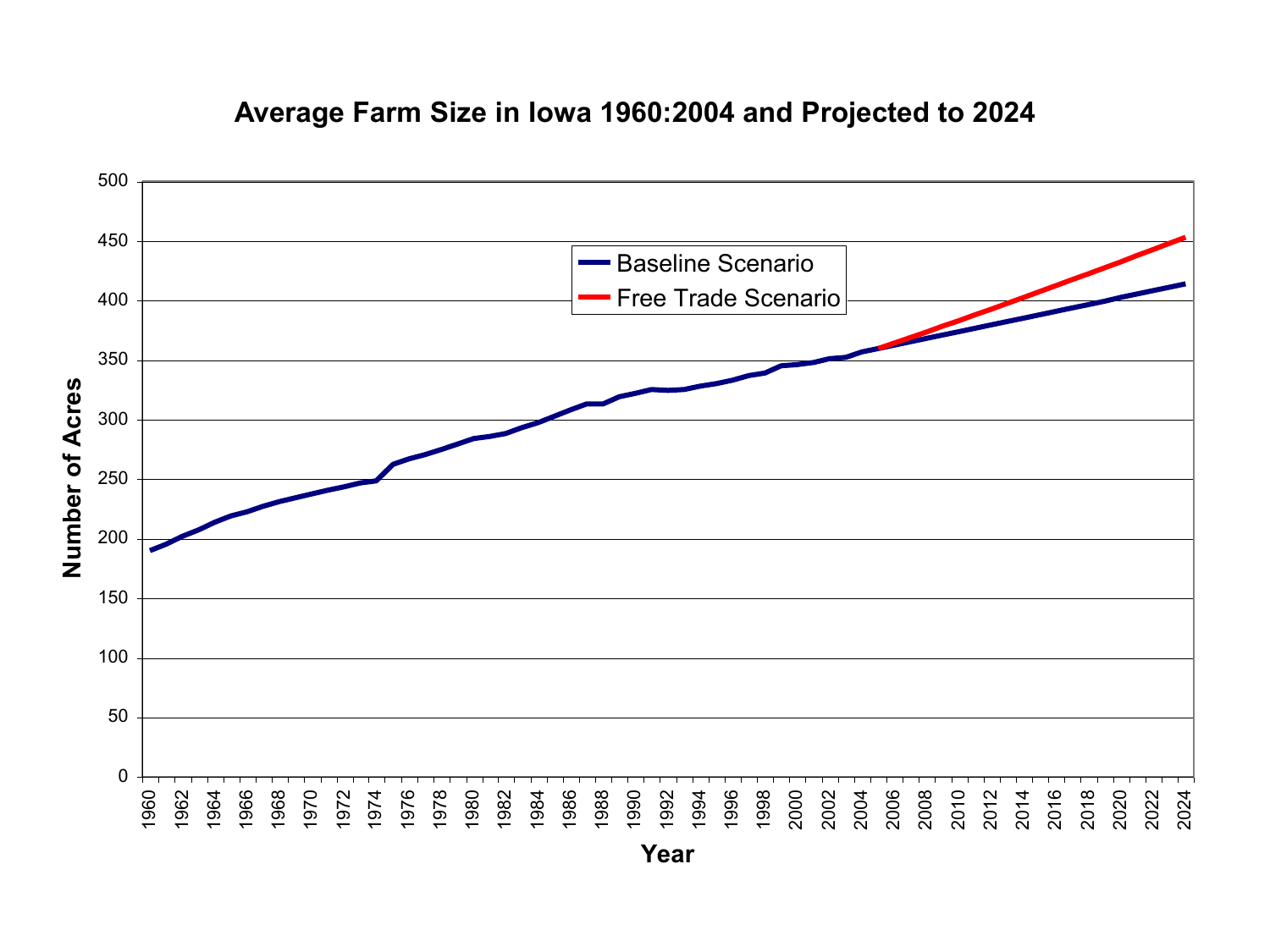![](_page_36_Figure_0.jpeg)

#### **Number of Farms In Iowa 1960:2004 and Projected to 2024**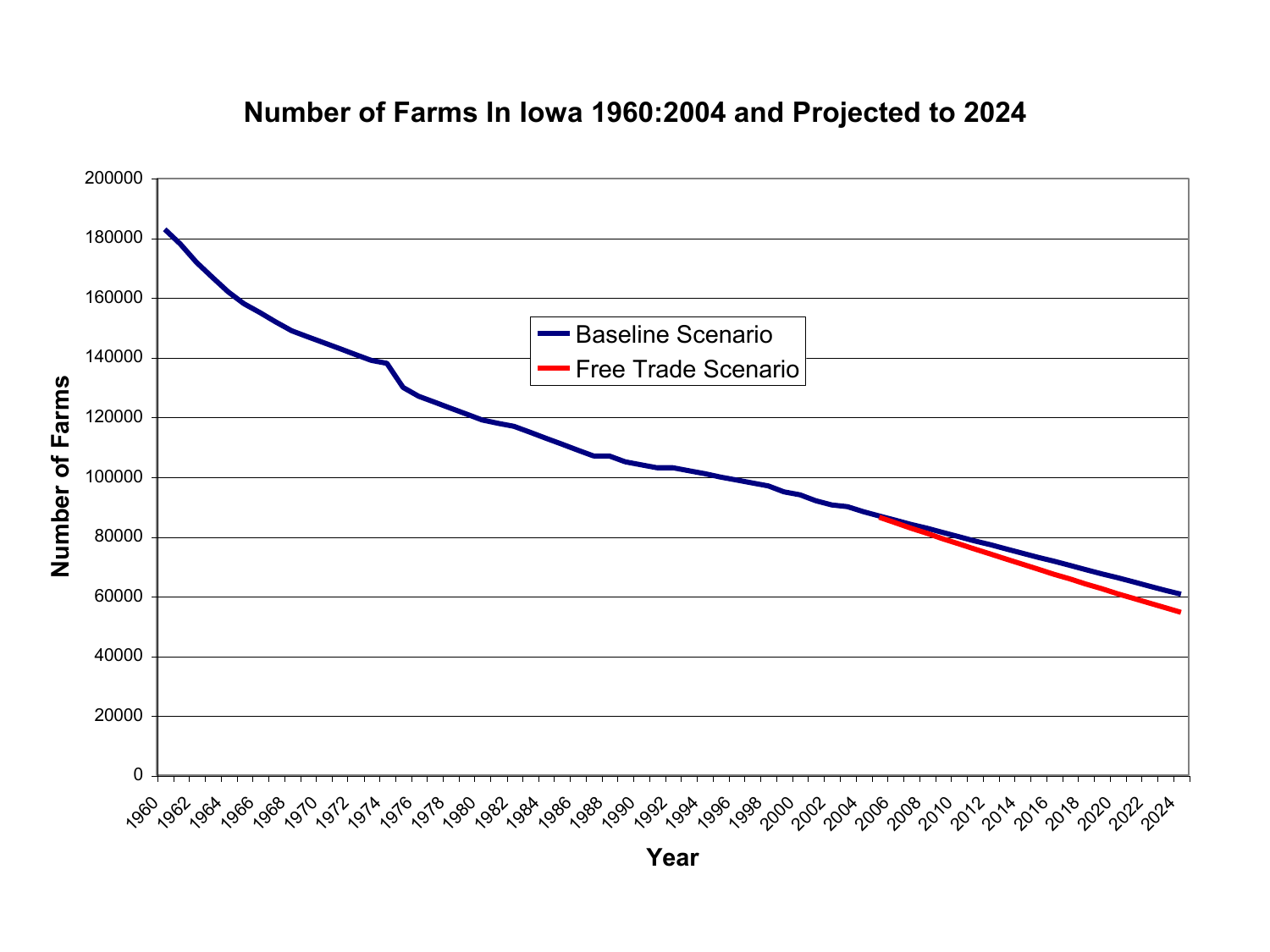# **Demographics**

- The expansion in the numbers of very large farms and very small farms continues to crowd out medium sized farms
- A very large share of total production comes from very large farms
- These two trends are not impacted by this particular scenario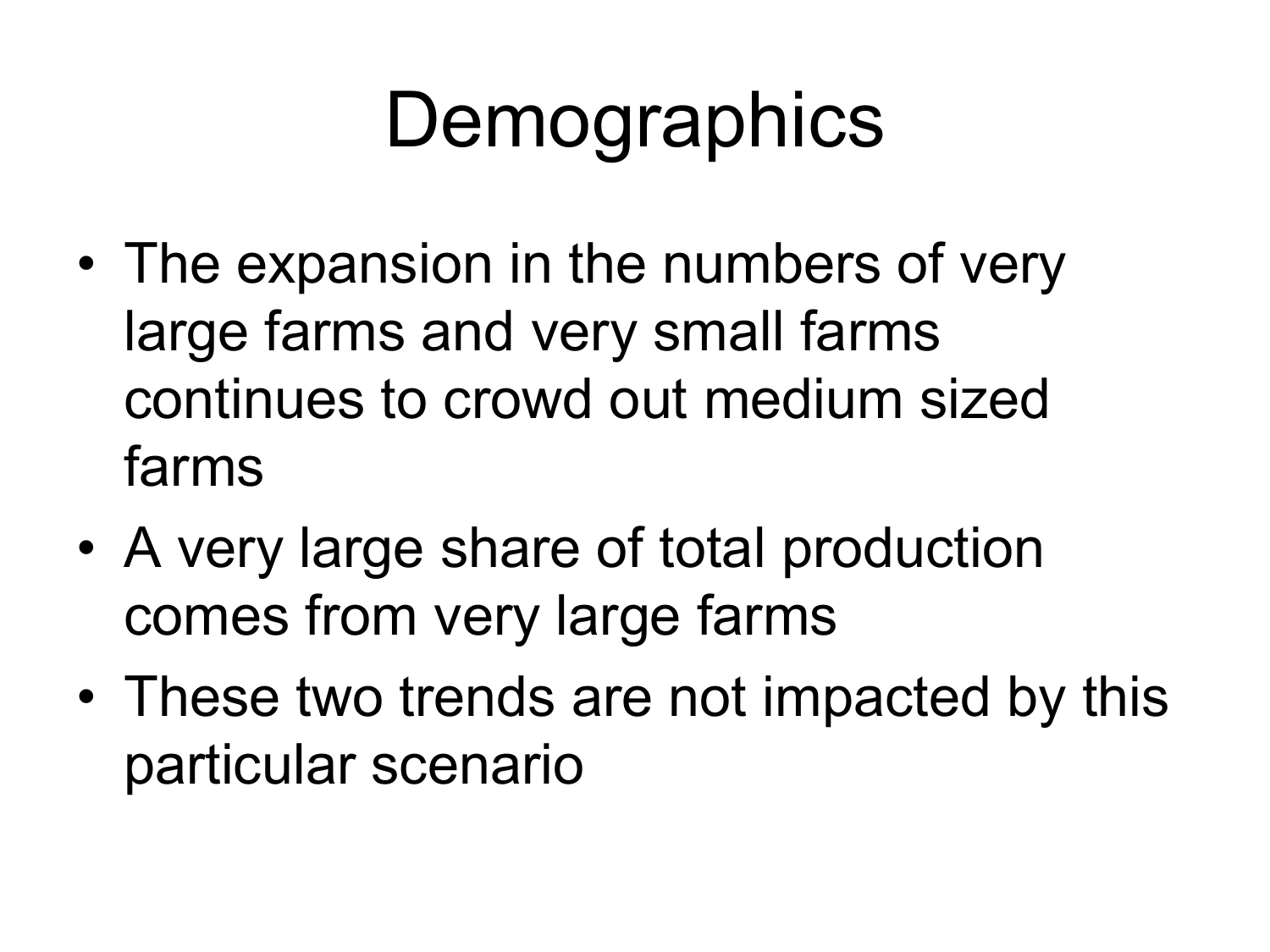![](_page_38_Figure_0.jpeg)

#### **Percentage of Iowa Farms by Value of Sales 1987 to 2002, and Projected to**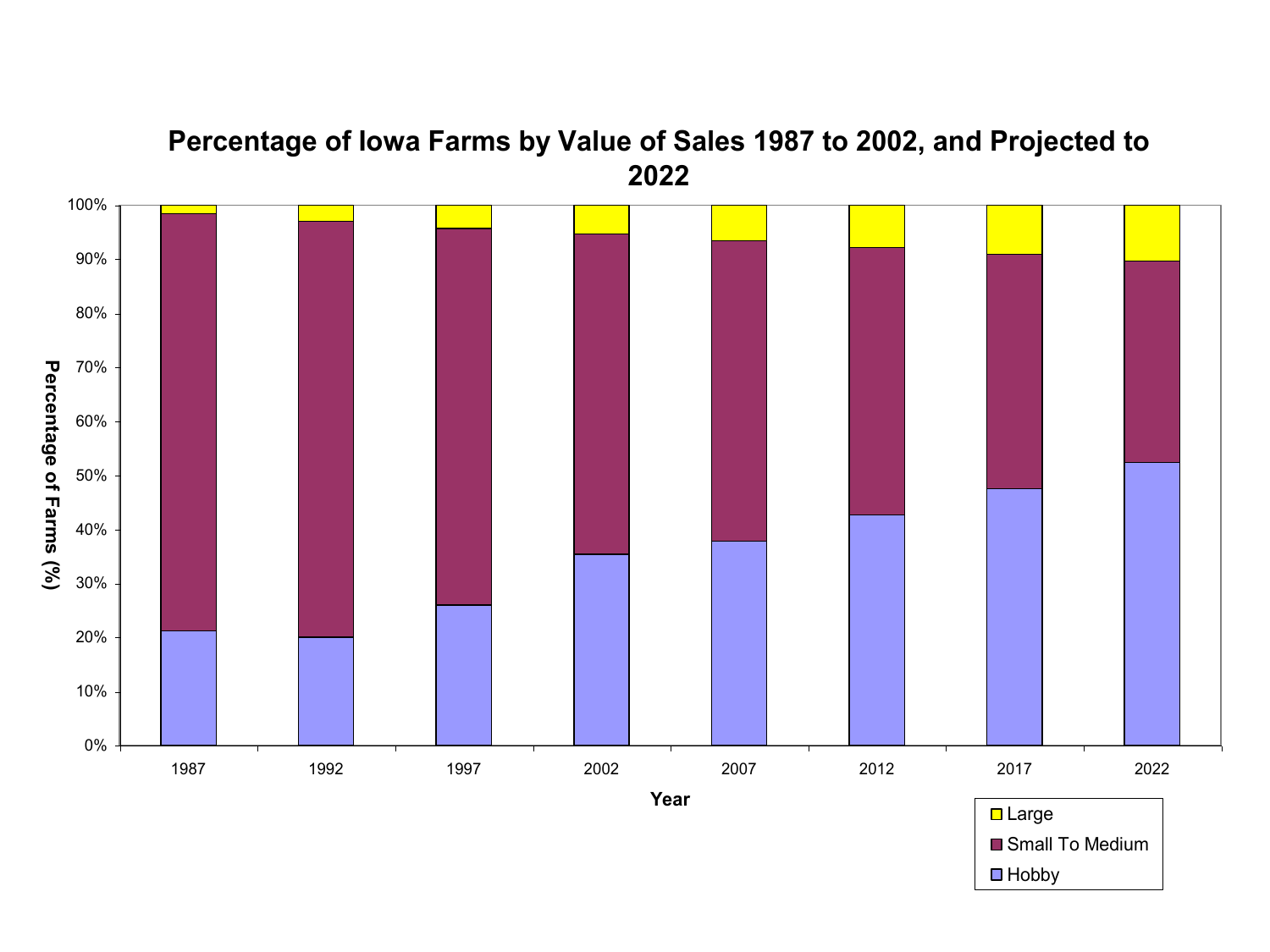![](_page_39_Figure_0.jpeg)

#### **Percent of Iowa Agricultural Receipts by Value of Sales 1987-2002 and Projected to 2022**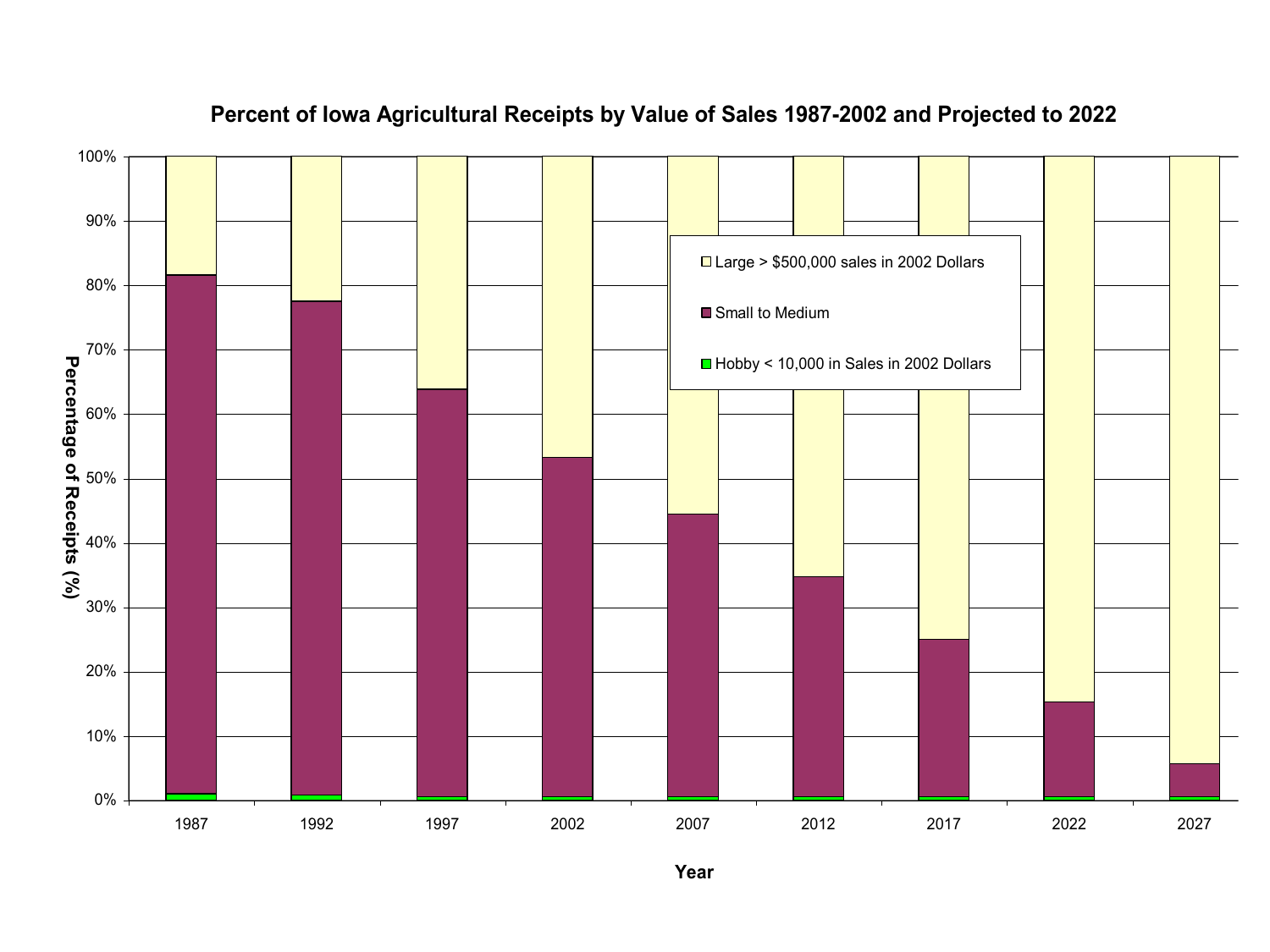# New and Old Europe Scenarios

- New Europe would mean that U.S. follows Europe lead on
	- Facilitating development of farmer-owned brands
	- Payments for environmental stewardship
	- Movement to decoupled payments
- Old Europe would mean
	- Legislated higher grain and meat prices
	- Supply restrictions
	- Violation of WTO agreement
	- Drop in ethanol production
	- Exports controlled by government policy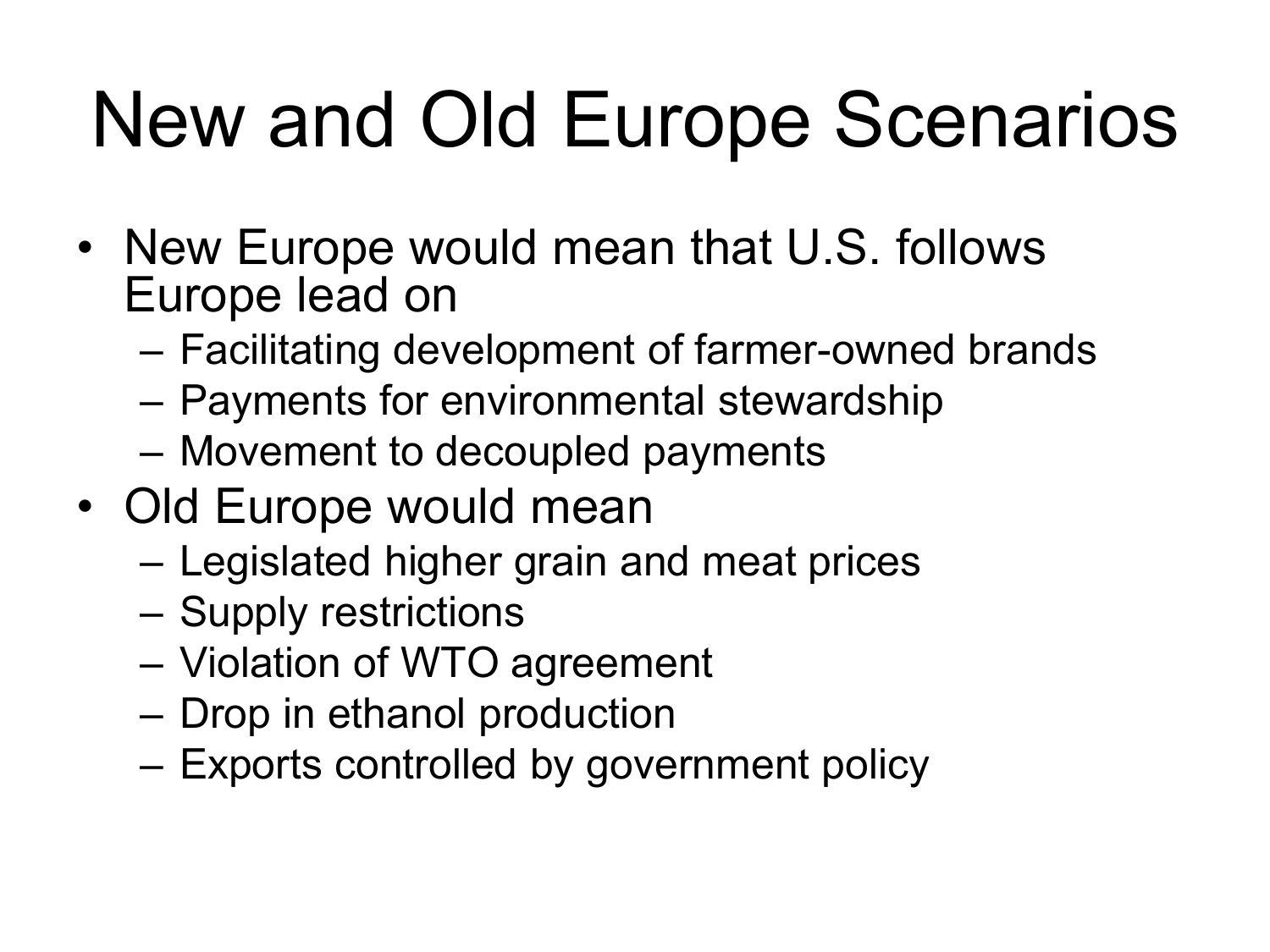# Old Europe Impacts

- Taxpayers and consumer costs rise as production expands (i.e. current U.S. sugar program)
	- Likely path same as the transition Europe took from Old Europe to New Europe
- Production levels as well as farm prices and profitability are determined by policy and not by markets, this makes it impossible to make justifiable projections